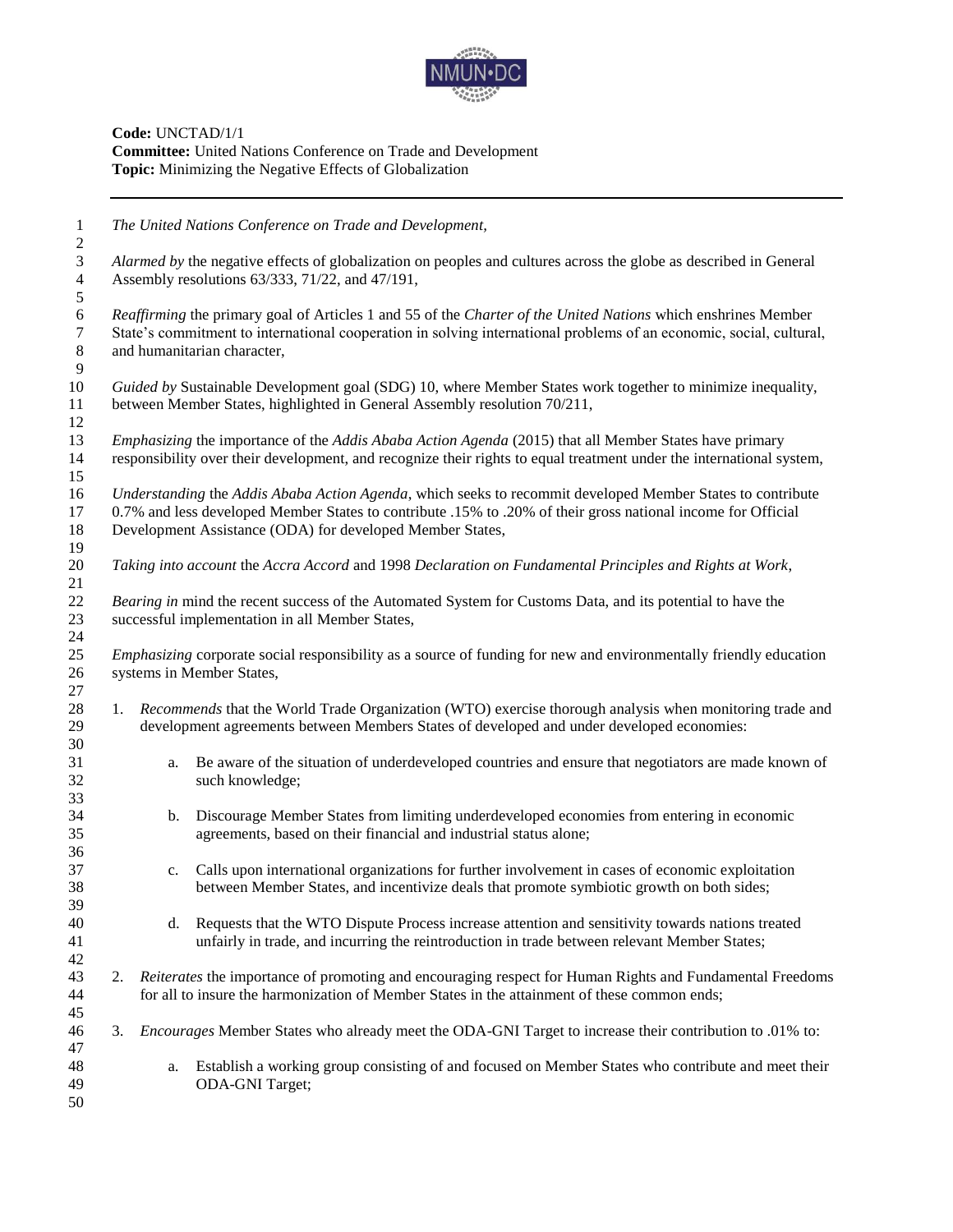| 51<br>52<br>53       |    | $\mathbf{b}$ . | Working group will create incentives for Member States to increase their contributions to 01%, such as<br>loans from the World Bank;                                                                                                       |
|----------------------|----|----------------|--------------------------------------------------------------------------------------------------------------------------------------------------------------------------------------------------------------------------------------------|
| 54                   | 4. |                | <i>Encourages</i> each Member State to implement a national cooperate social responsibility (CSR) forum within                                                                                                                             |
| 55<br>56             |    |                | each Member State to extending discussion between the private and public section on CSR:                                                                                                                                                   |
| 57                   |    | a.             | Creating a foundation for Member States to increase transparency in policy and corporate decisions;                                                                                                                                        |
| 58                   |    |                |                                                                                                                                                                                                                                            |
| 59                   |    | b.             | Further Promoting the expansion of a National Action Plan for each Member State;                                                                                                                                                           |
| 60<br>61<br>62       |    | c.             | Emphasizing the importance of Member State involvement in monitoring their respective CSR<br>policies;                                                                                                                                     |
| 63<br>64<br>65       |    | d.             | Monitoring the multinational corporations' investment and commitment towards meeting the<br>appropriate percentage policy;                                                                                                                 |
| 66<br>67<br>68<br>69 | 5. |                | Calls upon multinational corporations (MNC) to adhere to the provisions set by the guiding principles on<br>business and human rights to remedy the adverse effects of MNCs through global commodities and commodity<br>dependent Regions: |
| 70<br>71<br>72<br>73 |    | a.             | Allow regional governments to establish corrective and non-punitive measures for MNCs to improve<br>commodity dependent decision in terms of labor unions;                                                                                 |
| 74<br>75<br>76       |    | b.             | Refine the standards of ethic codes that MNCs adhere to and encourage their review and<br>implementation within relevant parties;                                                                                                          |
| 77<br>78<br>79       |    | c.             | Recommend that regional governments share the responsibility of MNCs to implement trade policy<br>within intergovernmental deliberations;                                                                                                  |
| 80<br>81<br>82       | 6. |                | Recommends developing Member States to interact with our members, consult International Governmental<br>Organizations (IGOs), in order to expand the implementation of the Automated System for Customs Data;                              |
| 83<br>84             | 7. |                | Further invites all Member States to continue this discussion and reaffirm their commitment to the<br>aforementioned provisions.                                                                                                           |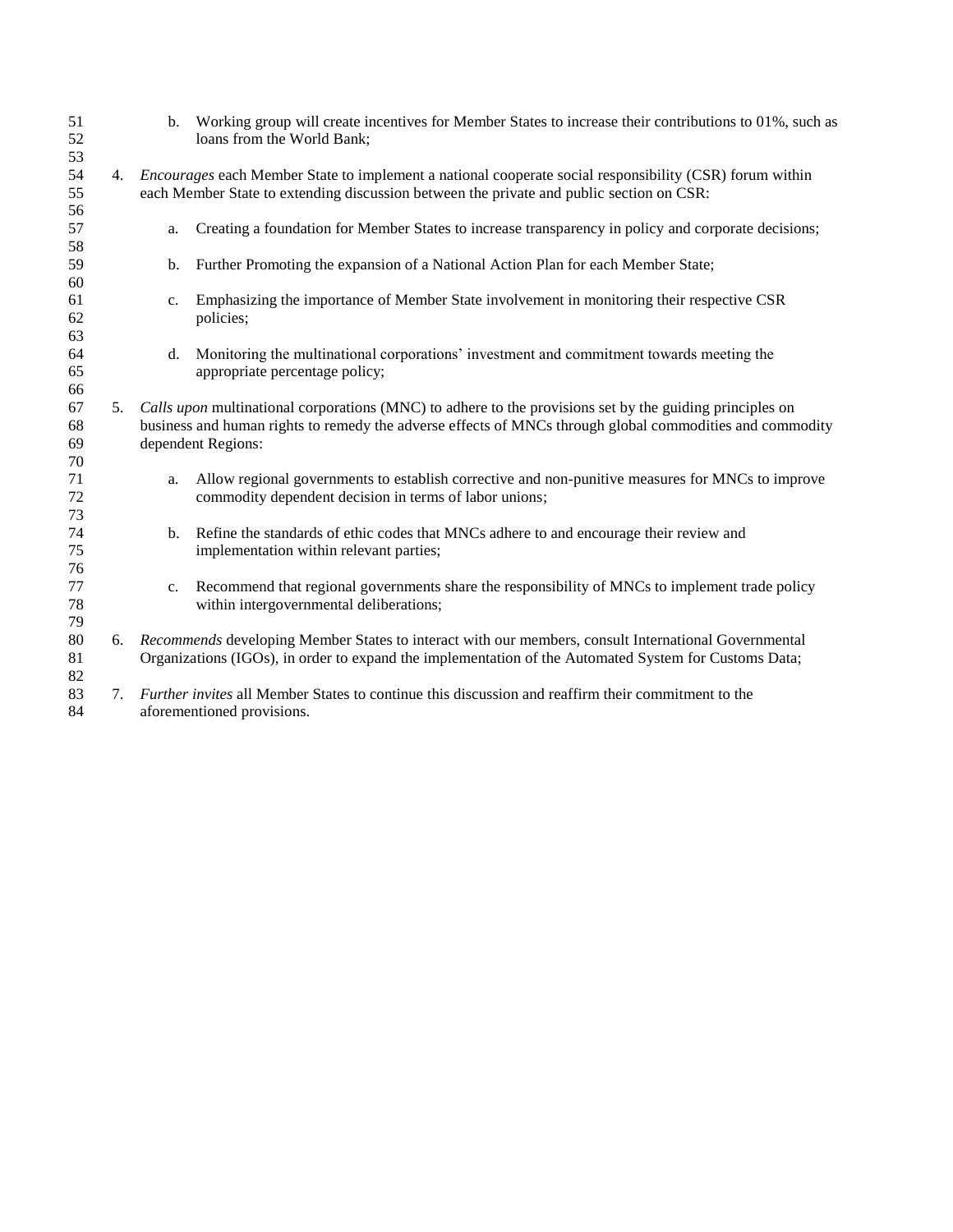

**Code:** UNCTAD/1/2 **Committee:** United Nations Conference on Trade and Development **Topic:** Minimizing the Negative Effects of Globalization

| $\mathbf{1}$<br>$\overline{c}$        | The United Nations Conference on Trade and Development,                                                                                                                                                                                                            |
|---------------------------------------|--------------------------------------------------------------------------------------------------------------------------------------------------------------------------------------------------------------------------------------------------------------------|
| $\mathfrak{Z}$<br>$\overline{4}$<br>5 | <i>Noting</i> Sustainable Development Goal 10 in addressing economic inequality between developed and developing<br>Member States and the concern of a lack of effective measures,                                                                                 |
| 6<br>$\tau$<br>8<br>9                 | Alarmed by the increase of outsourcing as caused by global corporations that increase the loss of monetary value and<br>intellectual property in developed and developing Member States such the near 100,000 jobs lost in Africa due to a<br>global shift,        |
| 10<br>11<br>12<br>13                  | Deeply concerned with wage stagnation and the effects on gross domestic product in developing Member States and<br>the further increase of income disparity as laid out in the Global Wage Report of 2016/17 by the International<br>Labour Organization,          |
| 14<br>15<br>16                        | Recognizing the importance of measuring income inequality to form adequate policy through items such as the Gini<br>Index,                                                                                                                                         |
| 17<br>18                              | Observing the trade inequalities in the World Trade Organization (WTO) Agreement on Agriculture,                                                                                                                                                                   |
| 19<br>20<br>21                        | <i>Fulfilling</i> the necessity of a stable domestic currency and incorporating a secondary reserve currency to avoid the<br>rapid devaluation of currencies in small economies due to external shocks,                                                            |
| $22\,$<br>23<br>24                    | Alarmed by the devastating impacts on the environment through globalized maritime trade, specifically in regard to<br>loss of marine biodiversity,                                                                                                                 |
| 25<br>26<br>27                        | Recalling the World Bank Group report on Economic Diversification and Nonextraction Growth and a global<br>concern by the lack of industrial diversification due to a lack of technological sharing causing internal stagnation, as<br>a result of trade barriers, |
| 28<br>29<br>30<br>31                  | Alarmed by the increase of outsourcing and decrease of local labor usage in both developing and developed Member<br>States,                                                                                                                                        |
| 32<br>33<br>34                        | Having examined frameworks within the Women's Rights Program that do not fully address issues faced by women<br>such as true representation in both governmental bodies and corporate settings which results in biased practices,                                  |
| 35<br>36<br>37                        | Supports measures that promote bilateral and multilateral cooperation that encourages non-reciprocating trade<br>1.<br>agreements that are facilitated through voluntary dialogue between interested parties;                                                      |
| 38<br>39<br>40                        | 2. Emphasizes the importance of protecting regional workers within infant and domestic industries to tackle<br>unemployment and outsourcing by:                                                                                                                    |
| 41<br>42<br>43                        | Highlighting regulatory policies that protect regional corporations from foreign investors and supports<br>a.<br>equitable share of companies, through:                                                                                                            |
| 44<br>45<br>46                        | Strict regulations on Foreign Direct Investment to remove the transfer of ownership away from the<br>i.<br>country of origin;<br>Limiting foreign control to ensure local economic growth;<br>ii.                                                                  |
| 47<br>48<br>49<br>50                  | The recognition of growth by international industries and encourages efforts to allow for domestic<br>$\mathbf b$ .<br>industries to compete with international companies;                                                                                         |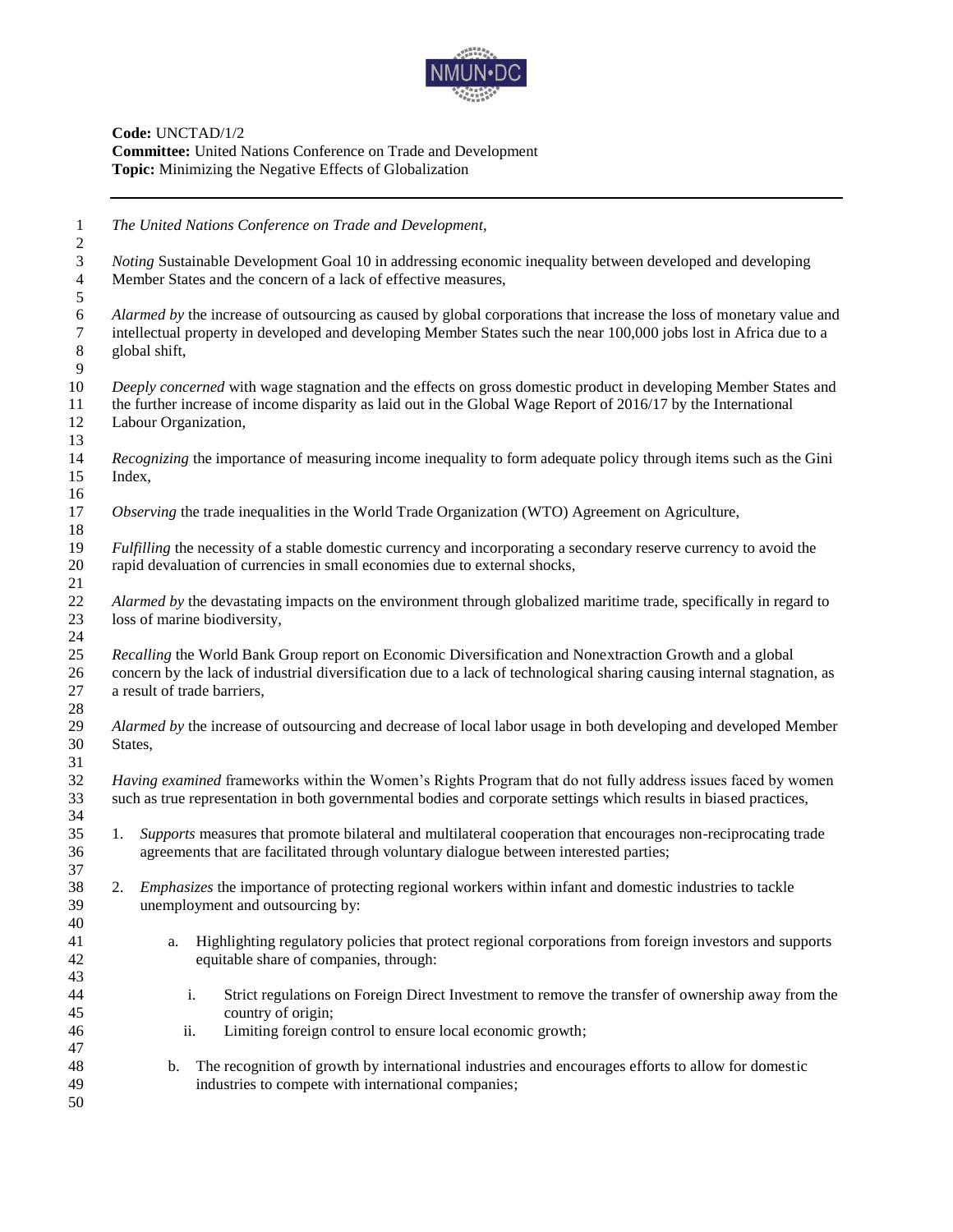| 51<br>52             |    | c.             | State protection and enforcement of labor rights, improve working, conditions and living standards<br>including rights for marginalized individuals;                                                                                                                                   |
|----------------------|----|----------------|----------------------------------------------------------------------------------------------------------------------------------------------------------------------------------------------------------------------------------------------------------------------------------------|
| 53<br>54             |    | d.             | Providing workers a fair wage in order to better strengthen local economies by:                                                                                                                                                                                                        |
| 55<br>56<br>57       |    |                | i.<br>Keeping records on occasions of inequalities besides income inequality;<br>ii.<br>Strengthening and improving of social programs to better improve working conditions in states;                                                                                                 |
| 58<br>59<br>60       |    | e.             | Providing monetary aid to regional businesses to stimulate start-ups and create safeguards that combat<br>against globalized pressures including investing into a diverse economy that promotes:                                                                                       |
| 61<br>62             |    |                | A greater private sector and their involvement in public ventures;<br>i.                                                                                                                                                                                                               |
| 63<br>64             |    |                | ii.<br>Attractive green energy sources that move away from oil and fossil fuels;                                                                                                                                                                                                       |
| 65<br>66<br>67       |    | f.             | Acknowledging that Member States are losing their own highly educated citizen to more developed<br>states by:                                                                                                                                                                          |
| 68<br>69             |    |                | i.<br>Emphasizing college educated citizens to work in local economies and businesses over<br>international companies;                                                                                                                                                                 |
| 70<br>71             |    |                | Encouraging highly educated citizens to stay in their home country through incentive programs<br>ii.<br>produced by other UN bodies such as International Atomic Energy Agency;                                                                                                        |
| 72<br>73<br>74       |    | iii.           | Enhancing training systems that follow international regulations by suggesting MNCs to invest in<br>the necessary tools such as training programs and up to date standards;                                                                                                            |
| 75<br>76             | 3. |                | Encourages Member States to create a framework that addresses the incongruity between the economic<br>progress of businesses and countries and an increase in wages by:                                                                                                                |
| 77<br>78<br>79       |    | a.             | Calling upon the WTO and UNCTAD to encourage union density for better representation of labor to<br>decrease the wage stagnation;                                                                                                                                                      |
| 80<br>81<br>82       |    | b.             | Encouraging member states to promote full employment to ensure wage increase rate matches with<br>inflation rate;                                                                                                                                                                      |
| 83<br>84             | 4. |                | Calls upon Member States to improve upon the Gini Index which measures economic inequality by:                                                                                                                                                                                         |
| 85<br>86<br>87       |    | a.             | Proposing that the index to incorporate quality of life by including the quality of life index;                                                                                                                                                                                        |
| 88<br>89<br>90       |    | b.             | Calling for the index to be used to measure economic inequality between countries instead of within a<br>country which has been traditionally done and be referred during policy making to insure a<br>proportionate distribution of funds according to the need to help fill the gap; |
| 91<br>92<br>93<br>94 |    | $\mathbf{c}$ . | Calling for the inclusion of the top 10% and bottom 40% in the new index, which where the highest<br>income disparity is present, and inclusion is necessary for effectiveness;                                                                                                        |
| 95<br>96             | 5. |                | <i>Encourages</i> the WTO to revise issues in the <i>Agreement on Agriculture</i> that address trade distortion such as:                                                                                                                                                               |
| 97<br>98<br>99       |    | a.             | Creating a quota free single tariff in agriculture, and a duty free and quota free administration for Least<br>Developed Countries, alternative methods of tariff administration shall not distort or disrupt trade of<br>the commodity in question;                                   |
| 100<br>101<br>102    |    | b.             | Adjustment of domestic support for trade distorting goods in the Agreement on Agriculture:                                                                                                                                                                                             |
| 103<br>104<br>105    |    |                | Highly distorting subsidies should be eliminated on a negotiated time table, increase the scope<br>i.<br>subsidy programs in the Agreement on Agriculture for focused and targeted programs to assist<br>poor rural areas and ending illicit narcotics production;                     |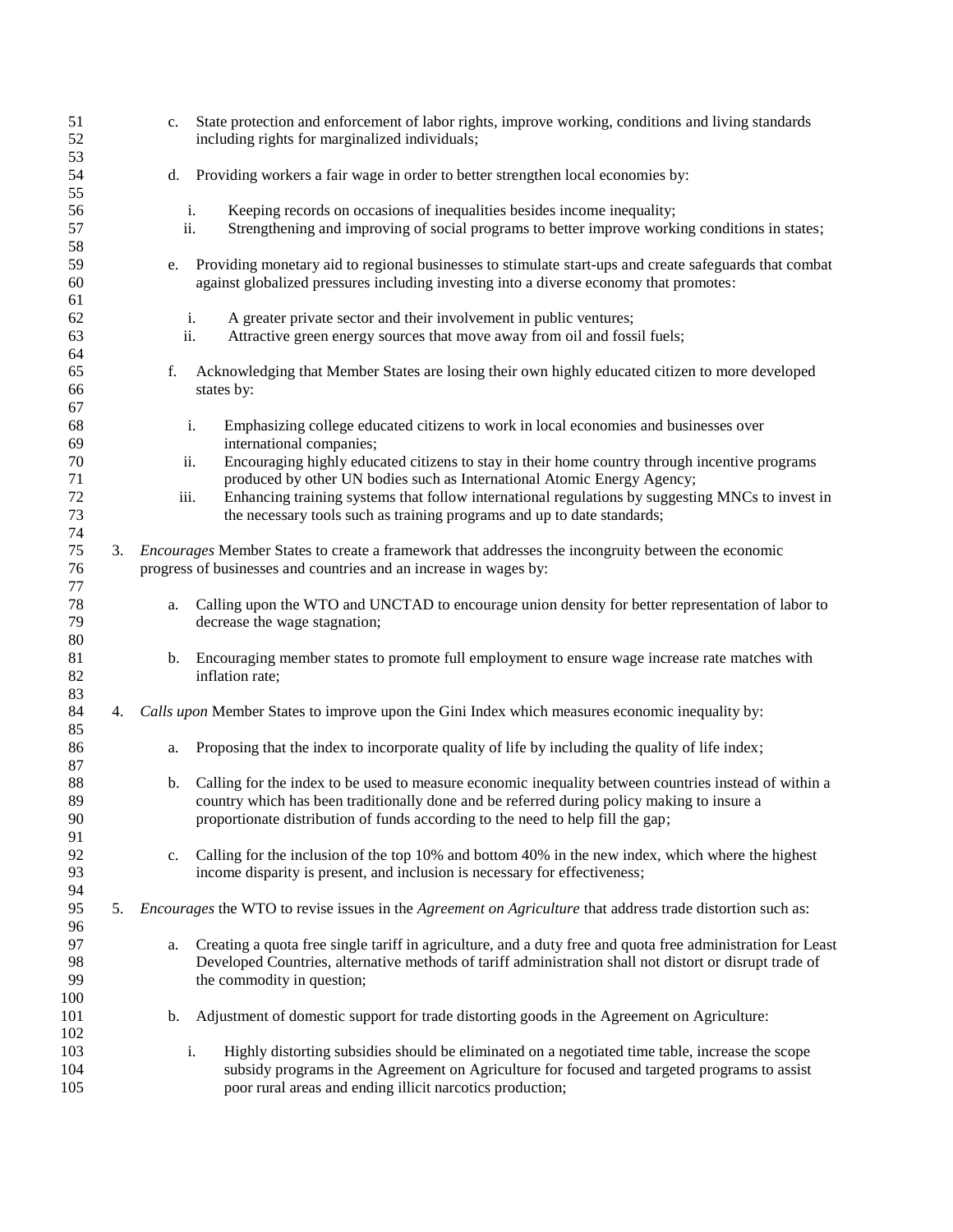| 106<br>107 |    | ii.       | Limits on spending for slightly distorting goods, review of goods covered in this area as to<br>whether they should be included or excluded; |
|------------|----|-----------|----------------------------------------------------------------------------------------------------------------------------------------------|
| 108        |    | iii.      | Phase out of interim subsidies to coincide with the removal of highly distorting subsidies, current                                          |
| 109        |    |           | payments should be capped and bound, payments would either be halved, developing countries                                                   |
| 110<br>111 |    |           | would be allowed to delay implementation until the fifth year;                                                                               |
| 112        |    |           | Reaffirm the importance of maritime trade, which represents the 80% of international trade, connecting LDCs                                  |
| 113        | 6. |           | and Developed Nations in accordance with Train for Trade's port training programme and understands the                                       |
| 114        |    |           | technological and monetary limitations of LDCs and Developing Member States to maintain and modernize                                        |
| 115        |    | ports by: |                                                                                                                                              |
| 116        |    |           |                                                                                                                                              |
| 117        |    | a.        | Drawing attention on the continued deterioration of aquatic ecosystems to pollution and eutrophication                                       |
| 118        |    |           | caused by water based logistical methods used for globalization in all Member States;                                                        |
| 119        |    |           |                                                                                                                                              |
| 120        |    | b.        | Recommending states address the negative externalities by encouraging measurement of sector                                                  |
| 121        |    |           | specific contributions to pH levels and, overflow of pollution and industrial waste into rivers and                                          |
| 122        |    |           | oceans;                                                                                                                                      |
| 123        |    |           |                                                                                                                                              |
| 124        |    | c.        | Calling upon developed countries to increase aid through training programs and resources offered to                                          |
| 125        |    |           | LDCs and developing Member States to stimulate a market for environmental rights is;                                                         |
| 126        |    |           |                                                                                                                                              |
| 127        | 7. |           | <i>Encourages</i> closing the technological gap between developed and developing Member States to provide                                    |
| 128        |    |           | sectoral incentives for promoting investment in developing Member States to stimulate both economies by:                                     |
| 129        |    |           |                                                                                                                                              |
| 130        |    | a.        | Emphasizing the importance of the <i>Nairobi Maafikiano</i> , which focuses on inclusive and equitable                                       |
| 131        |    |           | environment for international trade, and calls upon fulfillment of the Official Development Assistance                                       |
| 132        |    |           | by developed countries;                                                                                                                      |
| 133        |    |           |                                                                                                                                              |
| 134        |    |           | b. Encouraging developed Member States to further expand training programs for LDCs and Developing                                           |
| 135        |    |           | Member States in contribution to technology and e-commerce training, such as The Virtual Institute;                                          |
| 136        |    |           | Science, Technology and Innovation Policy Reviews; Train for Trade's port training programme; and                                            |
| 137<br>138 |    |           | E-commerce and Law Reform Programme;                                                                                                         |
| 139        | 8. |           | Calls upon Member States to reform programs that address women's rights in concern to:                                                       |
| 140        |    |           |                                                                                                                                              |
| 141        |    | a.        | Education access by providing relevant technical skills that benefit women in the global market;                                             |
| 142        |    |           |                                                                                                                                              |
| 143        |    | b.        | Providing resources to disadvantaged women including access to ownership and control of property                                             |
| 144        |    |           | such as businesses.                                                                                                                          |
|            |    |           |                                                                                                                                              |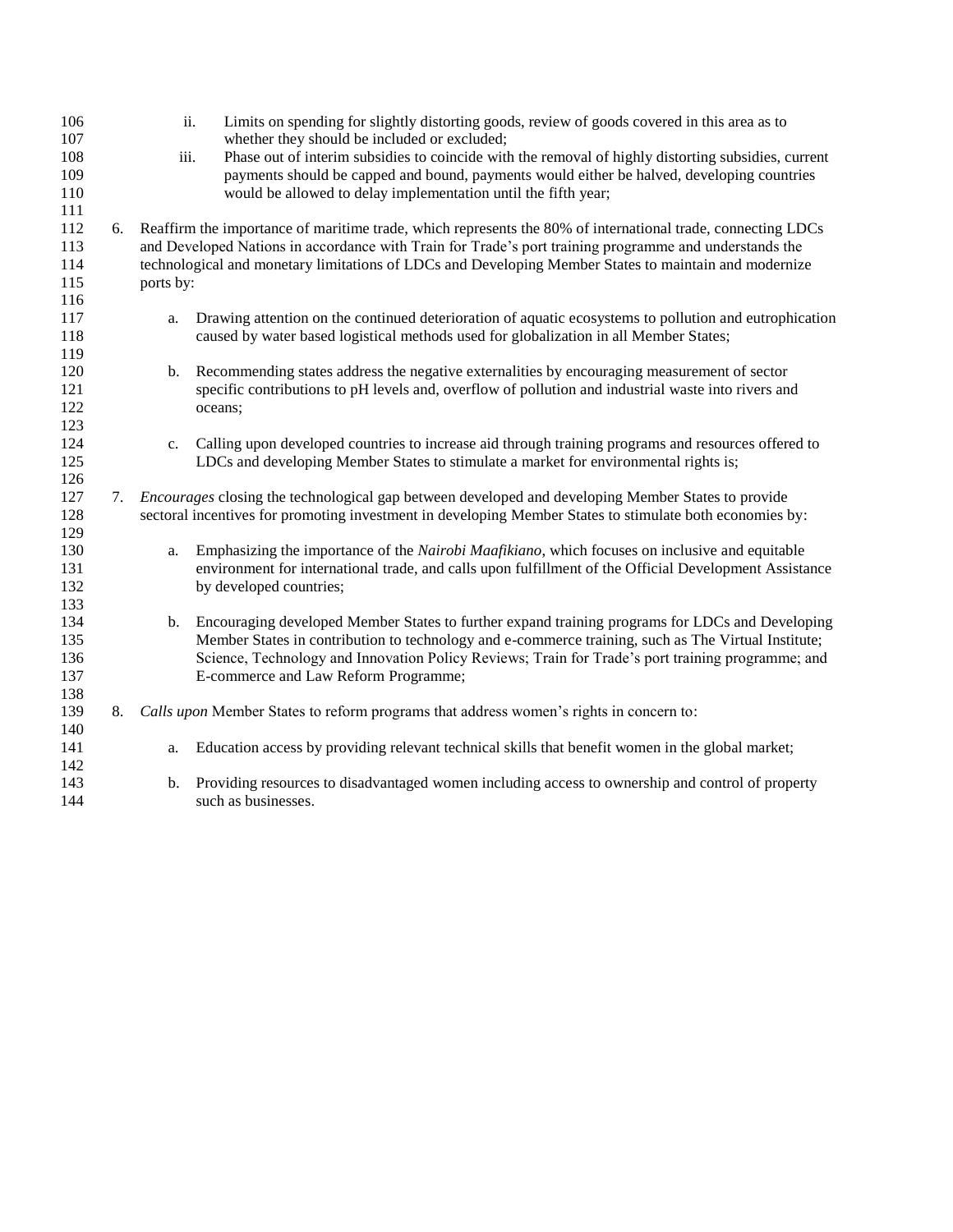

**Code:** UNCTAD/1/3 **Committee:** United Nations Conference on Trade and Development **Topic:** Minimizing the Negative Effects of Globalization

 *The United Nations Conference on Trade and Development, Affirming* the role of the committee assumes in managing the negative side effects of the global trade, investment, and commodities market, *Recalling* the UN Sustainable Development Goals (SDG), specifically 8.3 which highlights the importance of development-oriented policies and ensuring inclusive growth, *Guided by* the ten principles of the United Nations (UN) Global Compact that focus on human rights, labor, environment, and anti-corruption pillars and their goals of utmost corporate sustainability, *Reiterating* the 2016 *Nairobi Maafikiano* and *Nairobi Azimio,* which define a vision for Member States participating in UNCTAD to play a key role in the implementation and follow-up of the *2030 Agenda for Sustainable Development* and urged the promotion of synergies and complementarities with other international organizations and appropriate coordination with relevant international economic cooperation forums, *Recalling* the 2015 *Addis Ababa Action Agenda* (AAAA) and its commitment to encouraging the development of a healthy environment for financing sustainable practices and inclusive economic growth, *Emphasizing* the full implementation of existing systems and programs for ensuring transparent investment interactions, such as the Transparency in Trade initiative, *Deeply concerned* by the Least Developed Countries Report 2016 showing downward trends in overall foreign direct investment (FDI) in the least developed countries (LDCs), the slow growth of LDC gross domestic product (GDP), and depressed exports leading to increased negative deficits in LDCs, as well as a 20% drop in FDI specifically in developing countries due to drop in prices in commodity sectors, *Guided by* the positive example set by the BRICS New Development Bank (NDB), an independent multilateral development bank (MDB) which commits official state funding to investing in sustainable development, infrastructure and market-building projects both within and without the borders of the bank's member states, *Guided by* the Fiscal Monitor within the International Monetary Fund (IMF) and its specific availability to project up to 11 key fiscal variables, including capital flows in developing economies, AFR regional Economic Outlook, for the specific tracking of fiscal policy and income inequality and distribution for the maintenance of economic stability through an audit system referred to as IMF Surveillance, *Alarmed by* the World Economic Situation and Prospects reports of 4% growth rate in LDC's which is way below expectancy and is slowing down SDGs 1, 8, 9, 10, *Observing* the potential for loss of culture as a result of increased globalization and the negative effects this can have on the economies of Member States heavily reliant on cultural tourism as a source of income, *Stressing* the importance of collaborating with other United Nations bodies for the purpose of preserving culture as developing Member States fully integrate into the global economy, *Having considered* the huge impact of non-profit, public, educational institutions worldwide, referring to them as a model to follow for all peoples to preserve their cultural identities,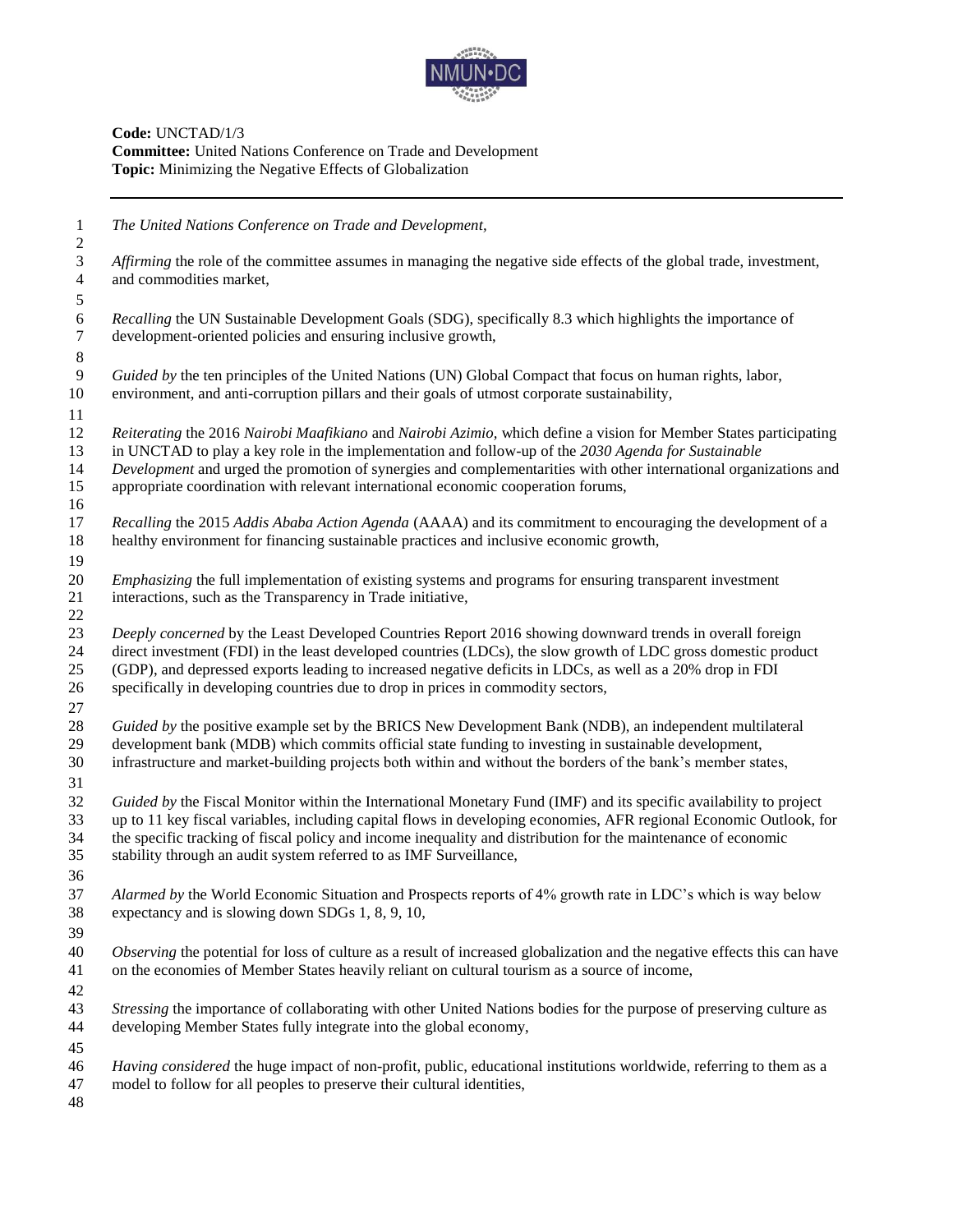| 49<br>50<br>51             | 1. |    | Calls for the establishment of a multilateral World Social and Development Forum within the annual meetings<br>to discuss, debate and examine potential solutions for developing countries affected by negative pressures<br>brought forth by globalization through:                                                          |
|----------------------------|----|----|-------------------------------------------------------------------------------------------------------------------------------------------------------------------------------------------------------------------------------------------------------------------------------------------------------------------------------|
| 52<br>53<br>54<br>55       |    | a. | Working with the UN Department for Social and Economic Affairs' Financing for Development<br>Office in organizing and promoting multi-sectoral agreements to further enable Member States to<br>practice to social development policies;                                                                                      |
| 56<br>57<br>58<br>59       |    | b. | Partnering with the UN Global Compact to bring business leaders to developing economies, while<br>encouraging greater transparency in investment transactions;                                                                                                                                                                |
| 60<br>61<br>62<br>63       |    | c. | Working with the World Trade Organization (WTO) and regional trade associations to streamline<br>transparent reporting and monitoring processes in trade operations, to ensure utmost accountability to<br>uphold legal standards where investment is promoted;                                                               |
| 64<br>65<br>66             |    | d. | Developing greater coordination between the WTO, IMF, and other major international investment<br>agencies for sustainable investment;                                                                                                                                                                                        |
| 67<br>68<br>69<br>70       |    | e. | Integrating components of NDB's sustainable, transparent, and neutral investment guidelines in the<br>NDB Articles of Agreement and its 2017-2021 General Strategy into national economic development<br>plans;                                                                                                               |
| 71<br>72<br>73<br>74<br>75 |    | f. | Encouraging public-private partnerships as mechanisms for building multilateral agreement between<br>Member States, corporations, and nongovernmental organizations to freely share information on<br>successful economic policies between developed Member States and developing Member States and<br>with private partners; |
| 76<br>77<br>78<br>79       | 2. |    | Recommends establishing a strategic forum within the forthcoming meetings to bring together heads of state,<br>banking agencies, and international financial institutions to examine the benefits of becoming investing<br>members of both traditional UN-associated MDBs and newer banks by:                                 |
| $80\,$<br>81<br>82<br>83   |    | a. | Encouraging the need for more joint international action on SDGs 6, 8, 9, 11 and 17 and the necessity<br>of increasing the number and variety of possible investment sources for LDCs affected by the global<br>economic downturn;                                                                                            |
| 84<br>85<br>86             |    | b. | Expressing its hope that by potentially expanding the membership of the NDB, the reinforcement of its<br>status as a stable MDB will be solidified;                                                                                                                                                                           |
| 87<br>88<br>89             |    | c. | Requesting that the forum is held in unison with stakeholders and Member States in order to reach an<br>agreeable and unified consensus on the matters pertaining to it;                                                                                                                                                      |
| 90<br>91<br>92<br>93       | 3. |    | Recommends increasing the capacity of workers' skill sets in developing Member States whose industrial<br>environments are rapidly changing due to globalization through integrating vocational training programs into<br>investment frameworks by:                                                                           |
| 94<br>95<br>96             |    | a. | Prioritizing national education programs to empower and educate citizens of LDCs and provide a<br>foundation for sustainable and self-reliant economies, especially in LDCs;                                                                                                                                                  |
| 97<br>98<br>99             |    | b. | Encouraging Member States to incentivize private sector facilitation of internship programs for the<br>purpose of acquiring technical skills to support new industries brought in by globalization;                                                                                                                           |
| 100<br>101<br>102          |    | c. | Providing forums and workshops in developing countries to teach needed skills-based trades as<br>carpentry, sewing, masonry, technicians;                                                                                                                                                                                     |
| 103<br>104                 |    | d. | Stressing the importance of working with non-governmental organizations (NGOs) such as CARE<br>International, Forum for African Women Educationalist, and Reach Out to Asia, who advocate for                                                                                                                                 |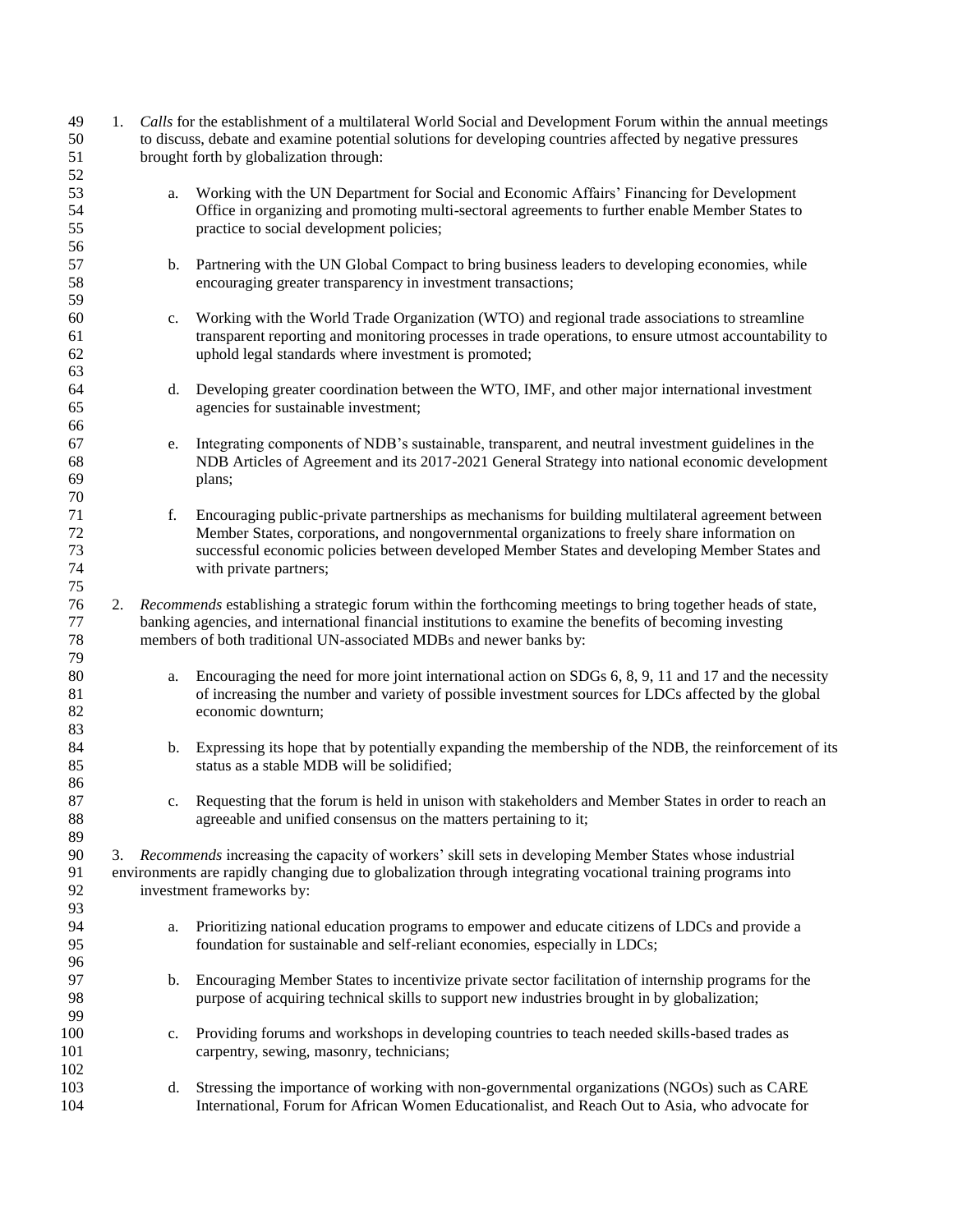| 105<br>106<br>107 |    |                 | quality education, which allows economic concerns specific to regional and national contexts to be<br>addressed;                                                                                                    |
|-------------------|----|-----------------|---------------------------------------------------------------------------------------------------------------------------------------------------------------------------------------------------------------------|
| 108<br>109        |    |                 | 4. Recommends a forum of experts from relevant UN bodies such as UNESCO to encourage the preservation of<br>cultural identities throughout the process of inclusively integrating developing Member States into the |
| 110               |    |                 | globalizing economic order, to discuss:                                                                                                                                                                             |
| 111               |    |                 |                                                                                                                                                                                                                     |
| 112<br>113        |    | a.              | Working with local businesses and museums to promote cultural tourism as a means of stimulating<br>developing economies;                                                                                            |
| 114               |    |                 |                                                                                                                                                                                                                     |
| 115<br>116        |    | $b_{1}$         | Promoting cultural heritage throughout mutually-beneficial educational exchanges for all persons,<br>particularly youth, in developing countries, using educational institutes as a successful model;               |
| 117               |    |                 |                                                                                                                                                                                                                     |
| 118               |    | c.              | Mitigating the illicit trade of cultural artifacts, countering this shadow industry with greater private                                                                                                            |
| 119               |    |                 | sector incentives for transparent reporting during investment process;                                                                                                                                              |
| 120               |    |                 |                                                                                                                                                                                                                     |
| 121<br>122        |    | d.              | Making sure that cultural pride and identity is preserved amidst globalization efforts and to promote<br>initiatives that perpetuate endangered local cultures;                                                     |
| 123               |    |                 |                                                                                                                                                                                                                     |
| 124<br>125        |    | e.              | Considering the creation of a tax allowance for MNCs that are investing in local cultural projects;                                                                                                                 |
| 126               | 5. |                 | Recommends all Member States work bilaterally with the IMF Fiscal Monitor to discuss and elaborate on fiscal                                                                                                        |
| 127               |    |                 | issues, such as GDP gaps, international and regional investments, and outreach efforts to find solutions for SDG                                                                                                    |
| 128               |    | $1 \text{ by:}$ |                                                                                                                                                                                                                     |
| 129               |    |                 |                                                                                                                                                                                                                     |
| 130               |    | a.              | Endorsing the promotion of the Inventory Information Approval System (IIAS-IISA) in developing                                                                                                                      |
| 131               |    |                 | economies for transparency of the public administration specifically on the overlap of public and                                                                                                                   |
| 132               |    |                 | private financial investment activity for accountability and the prevention of corruption;                                                                                                                          |
| 133               |    |                 |                                                                                                                                                                                                                     |
| 134<br>135        |    | b.              | Considering the adoption of macroeconomic fiscal policies, such as those that directly regulate<br>government spending and use progressive tax policy, to increase aggregate demand, control inflation,             |
| 136               |    |                 | support economic growth, and enhance capital mobility for the stabilization of emerging economies.                                                                                                                  |
|                   |    |                 |                                                                                                                                                                                                                     |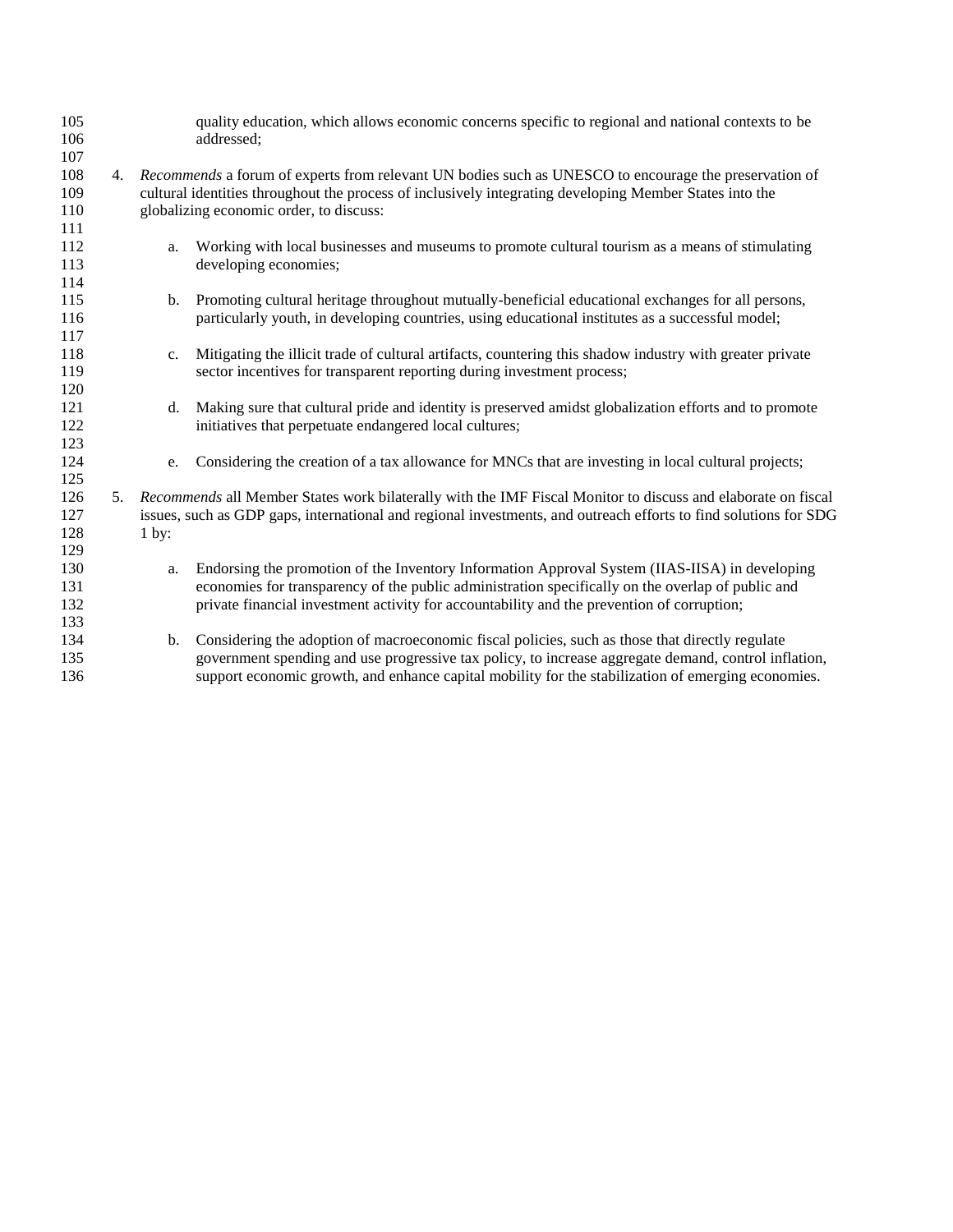

**Code:** UNCTAD/1/4 **Committee:** United Nations Conference on Trade and Development **Topic:** Minimizing the Negative Effects of Globalization

 *The United Nations Conference on Trade and Development, Recalling* the *Universal Declaration of Human Rights* Article 23 which states every individual's right to a job and to fair a wage for their work, including that everyone who works has the right to just and favourable remuneration ensuring for himself and his family an existence worthy of human dignity, and supplemented, if necessary by other means of social protections, *Noting* the effects that labor and multinational corporations (MNCs) have on the effects of globalization worldwide, *Affirming* that issues of worker's rights disproportionately affect developing Member States, *Having considered* that globalization is not inherently positive or negative, but rather, that the ramifications of which have been disproportionately negative for developing Member States, *Having observed* the World Bank's and the Organization for Economic Trade and Development's findings related to the significant levels of illicit financial flows leaving developing nations, indicating a lack of oversight present in the operations of MNCs, *Encouraging* the renewal of the dialogue on strengthening international economic cooperation for development through partnership as stated in General Assembly resolution 49/95, *Fully aware* of the need for the United Nations (UN) International Labor Organization (ILO) in broadening statistical measurement of global wage payments to expand on the definition of fair pay and enhancing the international comparability of said statistics, as stated in ILO's Statistics of Work, Employment, and Labor Underutilization, *Reaffirming* the standards set by the *Convention on the Elimination of All Forms of Discrimination against Women* to eliminate socio-economic inequalities stemming from gender-based barriers, *Reaffirming* the importance of responsible business conduct by corporations operating within Member States as key to ensuring workers' rights and the advancement of corporate social responsibility (CSR) and subsequent programs that improve conditions for workers in developing regions, *Convinced* of the necessity for cooperation and dialogue between national governments and regional non- governmental organizations (NGOs) to promote capacity-building from the ground up, Deeply concerned with the rise in greenhouse gas emissions, which are a by-product of globalization, in the importance of adhering and complying to international standards and agreements, such as the *Paris Climate Change Agreement* and the *Kyoto Protocol*, *Stressing* the fact that developing Member States continue to face a significant struggle with pollution due to the lack of infrastructure within oil refineries, *Recognizing* that least developed countries (LDCs) face disparities in health care and receive less access to pharmaceuticals necessary as compared to developed Member States, *Unsettled by* the percentage of health care professionals leaving lesser developed countries due to opportunities found in more developed countries,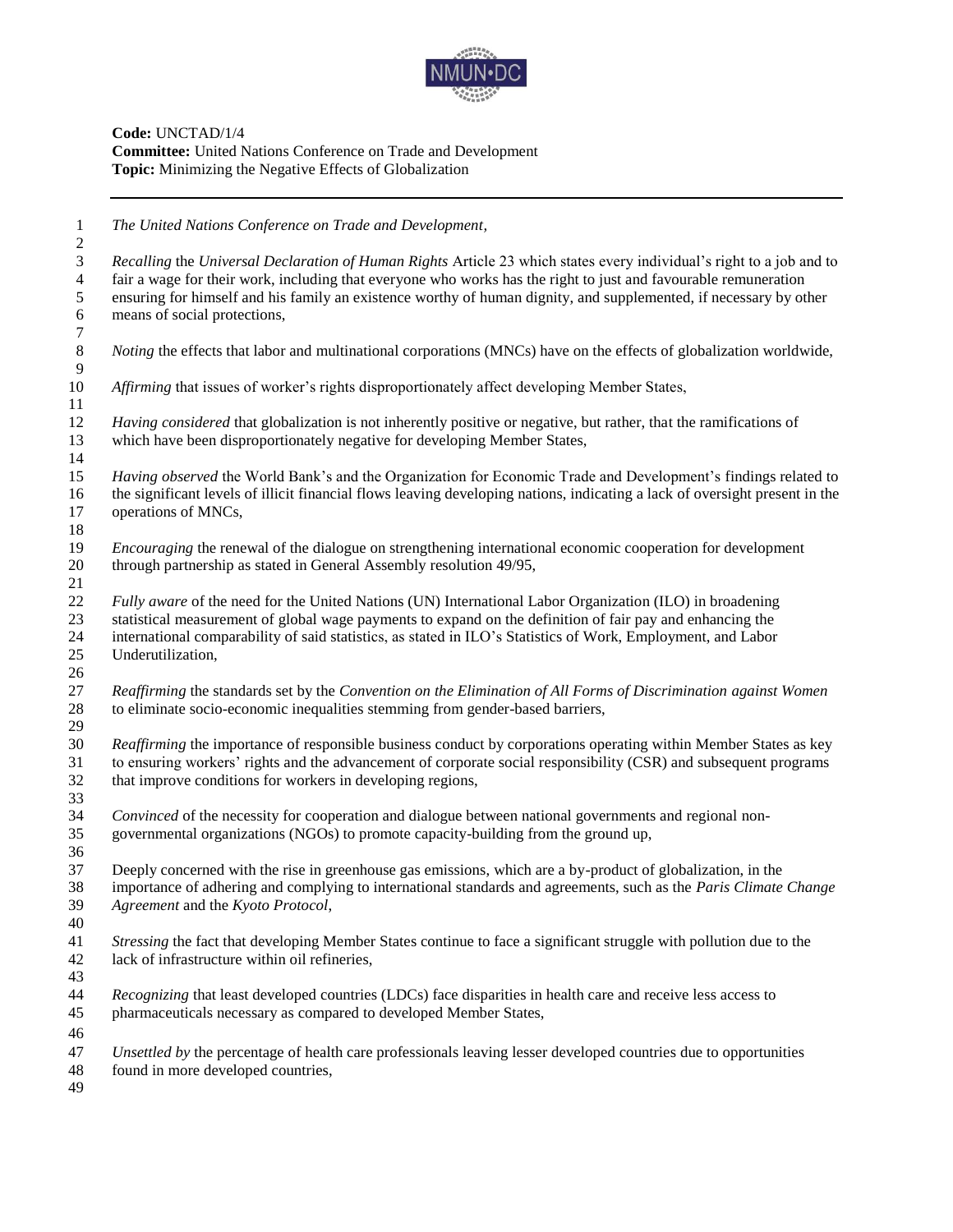| 50<br>51                   |    |                | 1. <i>Emphasizes</i> that the role globalization has played in developing Member States in the global South has<br>paralleled the history of colonization in the region, and will be combatted by the effort of Member States to:                                                                                              |
|----------------------------|----|----------------|--------------------------------------------------------------------------------------------------------------------------------------------------------------------------------------------------------------------------------------------------------------------------------------------------------------------------------|
| 52<br>53                   |    | a.             | Prevent the further environmental exploitation of industrial Member States by encouraging firmer                                                                                                                                                                                                                               |
| 54                         |    |                | regulations regarding the use of local resources and environmental protection;                                                                                                                                                                                                                                                 |
| 55<br>56<br>57             |    | b.             | Advocate for human and worker's rights with a greater focus on:                                                                                                                                                                                                                                                                |
| 58                         |    |                | Decreasing the gender disparities in industrial places;<br>i.                                                                                                                                                                                                                                                                  |
| 59                         |    | iii.           | ii.<br>The eradication of child labor;                                                                                                                                                                                                                                                                                         |
| 60<br>61                   |    |                | Promoting fair, living wages;                                                                                                                                                                                                                                                                                                  |
| 62<br>63<br>64             |    | c.             | Collaborate between MNCs, NGOs, governments, and local peoples to increase transparency regarding<br>the reporting of trade activities and financial interactions, both by and in Member States;                                                                                                                               |
| 65<br>66<br>67<br>68<br>69 |    | d.             | Educate developing populations by organizing cost-sensitive science, technology, engineering, and<br>math and agricultural programs and provide support for corporate and governmental engagement at a<br>grassroots level by identifying regional and local enterprises with successful vocational training<br>opportunities; |
| 70<br>71                   | 2. |                | Calls upon Member States to consult with the ILO to aid in prioritizing the protection of human rights within<br>the workforce through:                                                                                                                                                                                        |
| 72<br>73<br>74             |    | a.             | Improving employment opportunities for all individuals;                                                                                                                                                                                                                                                                        |
| 75<br>76                   |    | b.             | Promoting the expansion of local businesses;                                                                                                                                                                                                                                                                                   |
| 77<br>78                   |    | $\mathbf{c}$ . | Ensuring workers are operating in safe conditions and receiving fair wages;                                                                                                                                                                                                                                                    |
| 79<br>80                   | 3. |                | Urges all Member States to collaborate with international organizations, and financial institutions to support the<br>objectives of human resource development, through integrating:                                                                                                                                           |
| 81<br>82<br>83<br>84       |    | a.             | Support for the Association for Human Rights Management in International Organization for improved<br>financing and information sharing;                                                                                                                                                                                       |
| 85<br>86<br>87             |    | b.             | Training and strengthening of existing agencies such as the World Links Program that provides support<br>for human resources development;                                                                                                                                                                                      |
| 88<br>89<br>90             |    | $c_{\cdot}$    | Promotion of international educational partnership between Member States to improve the skill base of<br>human resources;                                                                                                                                                                                                      |
| 91<br>92                   | 4. |                | Reaffirms the need for Member States to develop a strong consideration of workers' rights in developing<br>countries to combat the negative effects of globalization by:                                                                                                                                                       |
| 93<br>94<br>95<br>96       |    | a.             | Encouraging living wages through the collaboration with the international labor organization to<br>provide Member States with accurate information on the living wage in their respective states;                                                                                                                              |
| 97<br>98<br>99             |    | b.             | Working towards narrowing the gender gap with regards to wages and employment by consulting with<br>the ILO to monitor information regarding the wage gap based on gender in all Member States;                                                                                                                                |
| 100<br>101<br>102          |    | c.             | Minimizing income inequalities for all member states by encouraging Member States to establish the<br>living wage recommended by the ILO;                                                                                                                                                                                      |
| 103<br>104<br>105          |    |                | 5. Recommends Member States communicate and report trade activities of MNCs in developing nations to bodies<br>such as the World Trade Organization and the International Monetary Fund through:                                                                                                                               |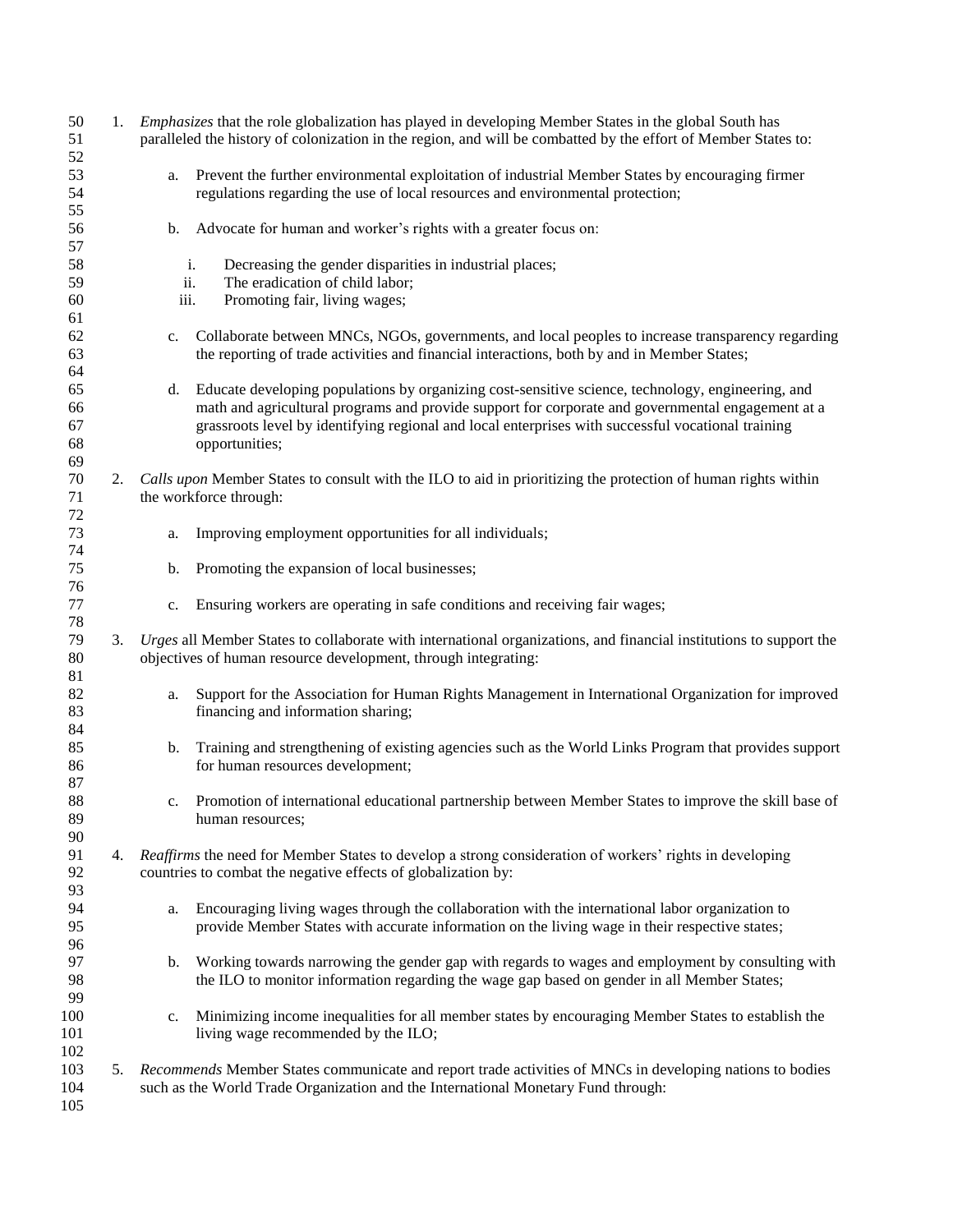| 106<br>107               |    | a.              | Monitoring of trade and reporting of profits within developing Member States;                                                                                                                                                                                                                                                      |
|--------------------------|----|-----------------|------------------------------------------------------------------------------------------------------------------------------------------------------------------------------------------------------------------------------------------------------------------------------------------------------------------------------------|
| 108<br>109               |    | b.              | Further development of inter-global programs, modelled after the Extractive Industries Transparency<br>Initiative, the Intergovernmental Action Group Against Money Laundering in West Africa, and the                                                                                                                             |
| 110<br>111               |    |                 | Automatic Exchange of Information;                                                                                                                                                                                                                                                                                                 |
| 112<br>113<br>114<br>115 | 6. |                 | <i>Encourages</i> the need to provide for the pace, direction, and content of liberalization, given diverse national<br>levels of development and the need to build up national capabilities through improved and effective<br>collaborations between multi-lateral corporations, government agencies and non-government agencies: |
| 116<br>117<br>118        |    | a.              | Necessary long term social investment particularly in health and education and on the capacity to<br>distribute the benefits of globalization in a more equitable manner;                                                                                                                                                          |
| 119<br>120<br>121        |    | b.              | Insistence on free trade for the developing world and the exemption for free trade for the industrial<br>countries;                                                                                                                                                                                                                |
| 122<br>123<br>124        | 7. | labor force by: | <i>Encourages</i> Member States to take substantive action to assess, protect, and improve the status of women in the                                                                                                                                                                                                              |
| 125<br>126<br>127        |    | a.              | Recognizing the definition of discrimination against women adopted by the Convention on the<br>Elimination of All Forms of Discrimination Against Women;                                                                                                                                                                           |
| 128<br>129<br>130<br>131 |    | b.              | Evaluating the adequacy of existing gender-oriented resolutions through the UN endorsed practice of<br>gender mainstreaming to guarantee the rights of women engaged in the informal economy and areas of<br>vulnerable employment;                                                                                                |
| 132<br>133<br>134<br>135 | 8. | implemented:    | <i>Recommends</i> the idea of implementing a fair wage system on a Member State level as mentioned in the ILO's<br>Declaration on Social Justice for a Fair Globalization (2008) with the following possible actions being                                                                                                         |
| 136<br>137<br>138        |    | a.              | Expanding on the ILO's official standards on wage payments to presently include regional<br>demographics, price indices and historical wage growth on an individual Member State basis;                                                                                                                                            |
| 139<br>140<br>141        |    | b.              | Using the database as a recommendation tool to members states, to allow for the creation of stricter<br>domestic wage regulatory policy;                                                                                                                                                                                           |
| 142<br>143<br>144        |    |                 | c. Building on ILO's database of national labor, social security, and related human rights legislation to<br>include a fair wage recommendation index for each Member State;                                                                                                                                                       |
| 145<br>146<br>147        | 9. |                 | Encourages Member States to establish, maintain, and promote dialogue and cooperation between national<br>governments and regional non-governmental actors by:                                                                                                                                                                     |
| 148<br>149<br>150        |    | a.              | Inviting non-governmental actors to take part in governmental forums addressing the needs and wants<br>of persons belonging to niches evaluated as not adequately serviced by said government;                                                                                                                                     |
| 151<br>152<br>153        |    | b.              | Providing aid to non-governmental organizations and similarly structured and operating entities in its<br>most efficacious form(s), be it monetary, supervisory, or technological in nature;                                                                                                                                       |
| 154<br>155<br>156<br>157 |    |                 | 10. Draws attention to what the determining factors in the Human Development Index (HDI) by the UN should be<br>considered when calculating a decent standard of living in each country as stated in the UN Development<br>Program's 2016 report, Human Development for Everyone, including:                                       |
| 158<br>159<br>160        |    | a.              | Enough compensation to workers to provide health and well-being of the individual by analyzing the<br>average costs of health care in each country and proportioning the costs to the standard working wages;                                                                                                                      |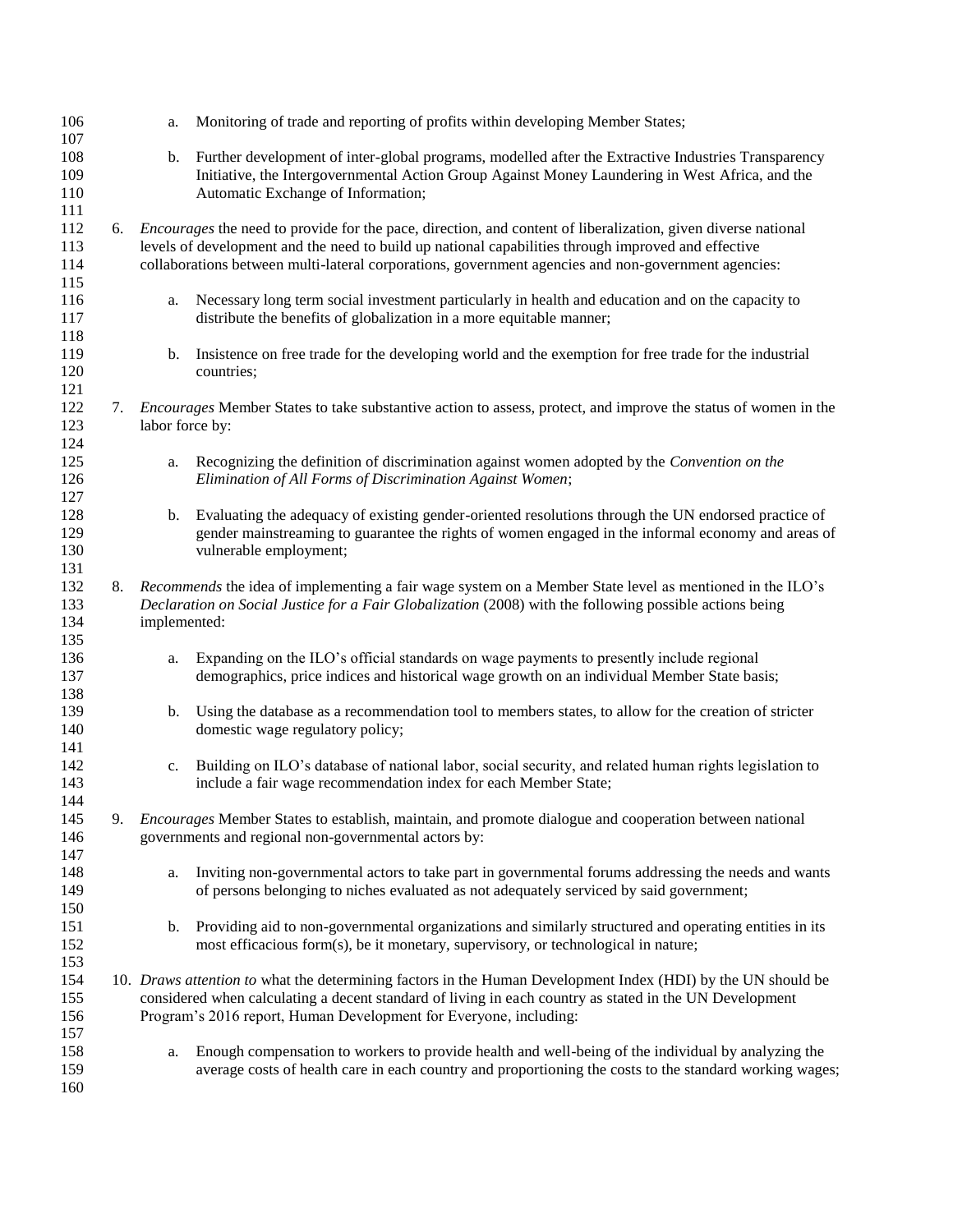| 161        | b.          | Wages that match or exceed the standard of living for the region, by establishing a data analysis base              |
|------------|-------------|---------------------------------------------------------------------------------------------------------------------|
| 162        |             | of each country and region's standard of living, as a recommendation for Member States;                             |
| 163        |             |                                                                                                                     |
| 164        | $c_{\cdot}$ | Compensation to provide for clothing and shelter, by taking into consideration the economic costs in                |
| 165        |             | specific regions by adding to the HDI by the United Nations, Member States can receive more accurate                |
| 166        |             | standards of living data;                                                                                           |
| 167        |             |                                                                                                                     |
| 168        |             | 11. Recommends Member States work with local and MNCs to spread the concept of responsible business conduct,        |
| 169        |             | specifically through:                                                                                               |
| 170        |             |                                                                                                                     |
| 171        | a.          | The advancement of social programs promoting:                                                                       |
| 172        |             |                                                                                                                     |
| 173        |             | Education;<br>i.                                                                                                    |
| 174        | ii.         | Vocational training opportunities;                                                                                  |
| 175        | iii.        | Entrepreneurship;                                                                                                   |
| 176        |             |                                                                                                                     |
| 177        | b.          | Adhering to stringent environmental policies of Member States, including: The protection of marine                  |
| 178<br>179 |             | resources through the expansion of programs such as the European Neighborhood and Partnership                       |
|            |             | Instrument;                                                                                                         |
| 180<br>181 |             | Ensuring MNCs are meeting the guidelines of Member States' Intended Nationally Determined                           |
| 182        | c.          | Contributions;                                                                                                      |
| 183        |             |                                                                                                                     |
| 184        | d.          | Providing adequate wages and benefits for employees;                                                                |
| 185        |             |                                                                                                                     |
| 186        |             | 12. Requests Member States expand their preventative actions and assure pro-environmental assistance through        |
| 187        |             | reconstruction and development of policies which would require corporations operating domestically to name          |
| 188        |             | an environmental correspondent to:                                                                                  |
| 189        |             |                                                                                                                     |
| 190        | a.          | Act as an independent auditor and monitor environmental impacts;                                                    |
| 191        |             |                                                                                                                     |
| 192        | b.          | Ensure corporations are operating within a country's environmental regulatory obligations;                          |
| 193        |             |                                                                                                                     |
| 194        |             | 13. <i>Encouraging</i> the World Health Organization, World Bank, and NGOs such as the Global Fund to Fight Aids,   |
| 195        |             | Tuberculosis and Malaria to allocate the means for citizens of LDCs to access education in the medical field to     |
| 196        |             | combat the "Brain-Drain" that is a result of globalization:                                                         |
| 197        |             |                                                                                                                     |
| 198        | a.          | By encouraging Member States with more advanced medical workforces to pay into NGOs, at a rate                      |
| 199        |             | consistent with the number of LDC transplant students who decide not to return to their home country;               |
| 200        |             |                                                                                                                     |
| 201        | b.          | Through allocated funds from said NGO's to students in LDCs to cover the cost of formal education in                |
| 202        |             | the developed Member States on the pretenses that they will take their skills back to their home                    |
| 203        |             | countries for a period of eight years to develop the health care systems in LDCs;                                   |
| 204        |             |                                                                                                                     |
| 205        | $c_{\cdot}$ | To ensure the 2030 SDG of ensuring healthy lives and promoting the well-being of all is met by                      |
| 206        |             | allowing LDCs to be more reliant on their own health care systems;                                                  |
| 207        |             |                                                                                                                     |
| 208        |             | 14. Strongly Suggests lowering the time requirements for acquiring utility patents on pharmaceuticals to offer more |
| 209        |             | affordable medications and resources that can be provided to citizens of LDCs:                                      |
| 210        |             |                                                                                                                     |
| 211        | a.          | Through establishing a system of accountability using an accelerated examination system, allowing                   |
| 212        |             | LDCs to keep pace with the global market;                                                                           |
| 213        |             |                                                                                                                     |
| 214        | b.          | By strengthening restrictions on the terms in which a utility patent is effective from ten years to six             |
| 215        |             | years as implemented by each participating government;                                                              |
| 216        |             |                                                                                                                     |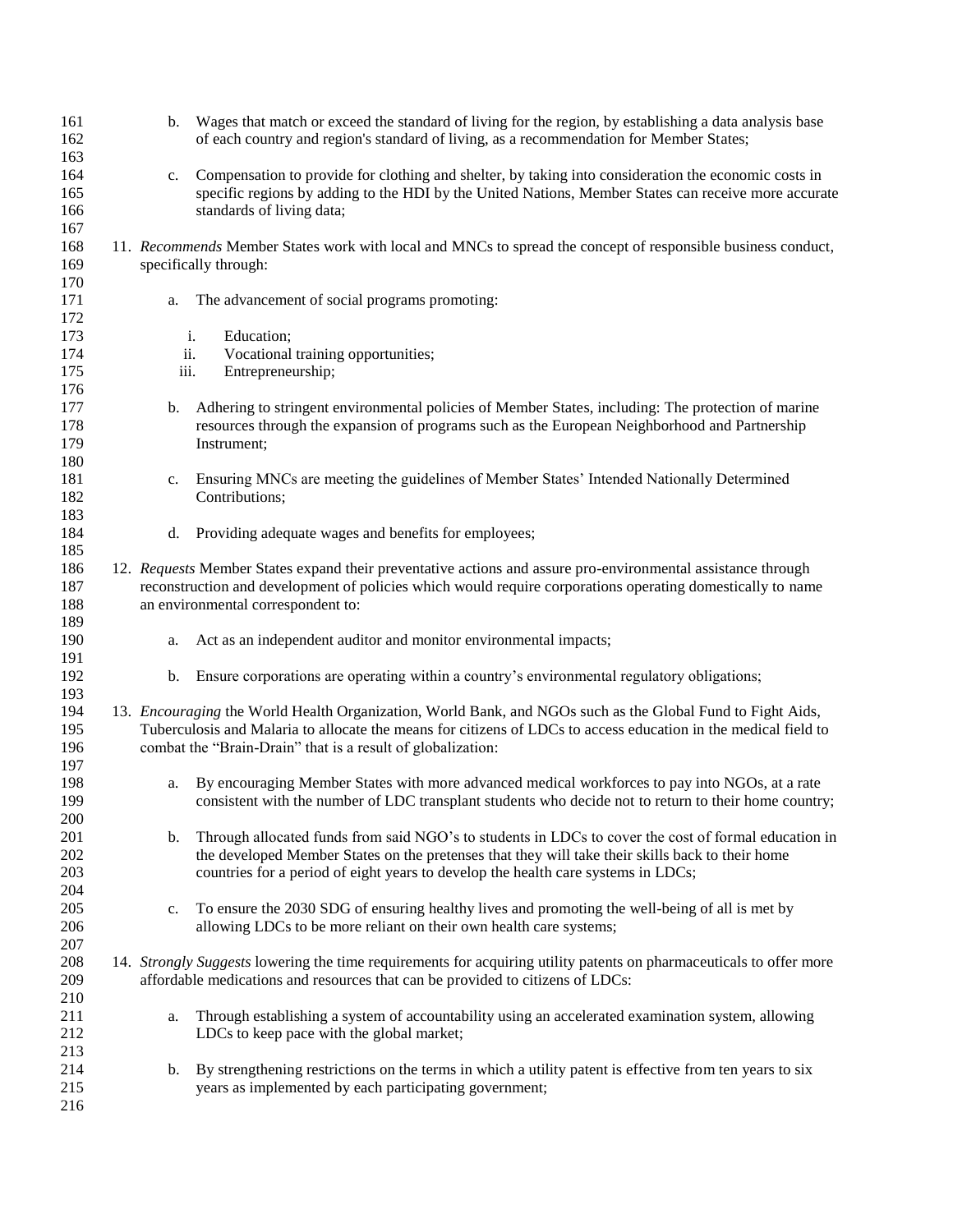- 217 15. *Encouraging* the development of regional markets for medication to reduce the cost of healthcare and focus on the unique care each geographic area may need; the unique care each geographic area may need;
- 219<br>220
- 16. *Recommends* continued dialogue between Member States on proactive and reactive approaches to combatting 221 all negative effects of globalization, including environmental degradation and the exploitation of individuals in 222 developing regions, while promoting positive aspects of globalization such as increased educational and 223 economic possibilities.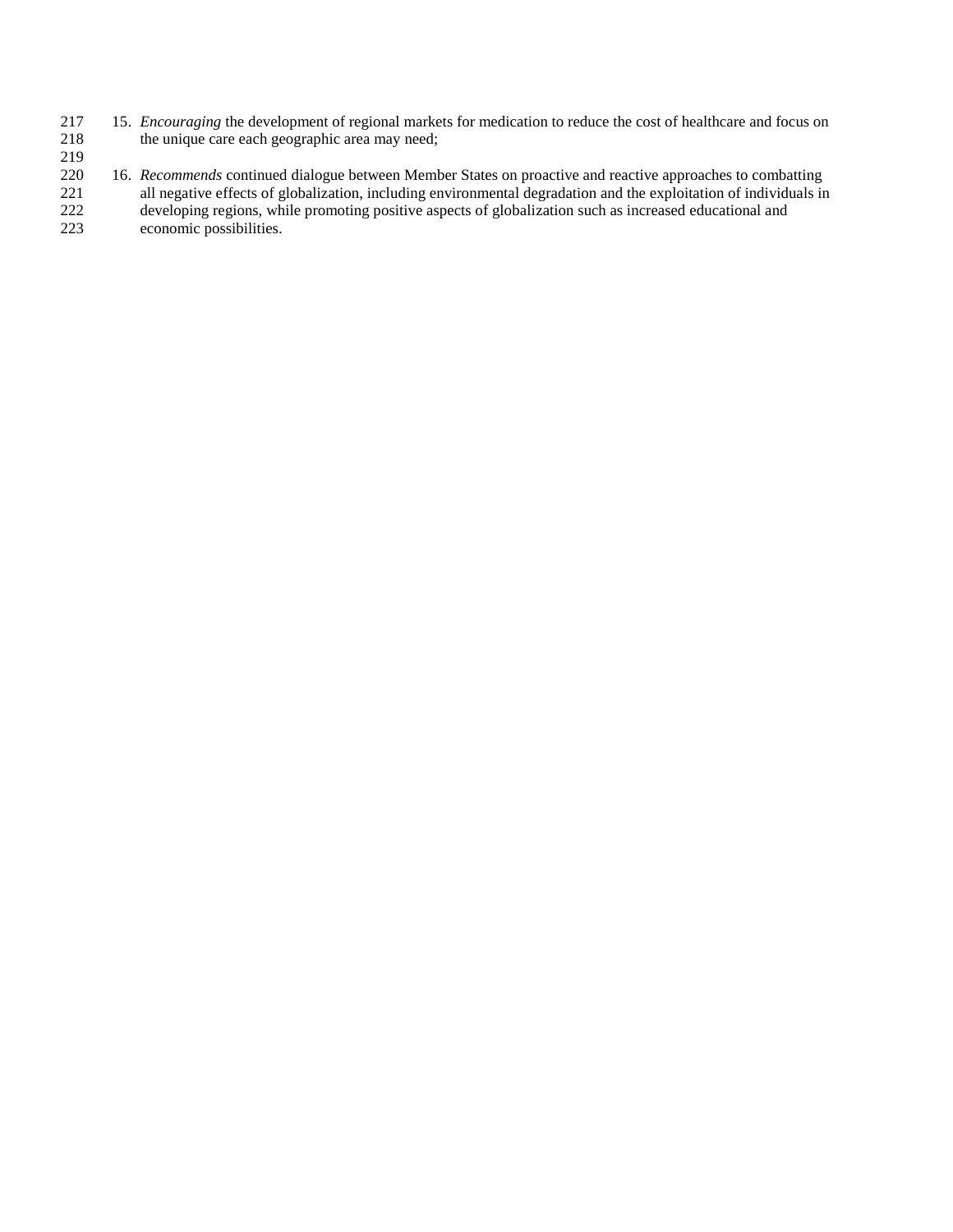

| $\mathbf{1}$                 | The United Nations Conference on Trade and Development,                                                                                                                      |
|------------------------------|------------------------------------------------------------------------------------------------------------------------------------------------------------------------------|
| $\overline{\mathbf{c}}$<br>3 | Recalling the Universal Declaration of Human Rights and International Covenant on Civil and Political Rights                                                                 |
| $\overline{4}$               | adopted by the General Assembly resolution 71/197 of 19 December 2016,                                                                                                       |
| 5                            |                                                                                                                                                                              |
| $\sqrt{6}$                   | Recalling further the Commission on Human Rights resolution 2005/17 of 14 April 2005 on Globalization and its                                                                |
| $\overline{7}$               | impact on the full enjoyment of all human rights,                                                                                                                            |
| $\,8\,$                      |                                                                                                                                                                              |
| 9                            | Emphasizing the current plan for Automated Systems for Customs Data (ASYCUDA) for all Member States and                                                                      |
| 10                           | improving its role for improving and integrating technological infrastructure for trade within each Member State,                                                            |
| 11                           |                                                                                                                                                                              |
| 12                           | Seeking to create trade between Member States plausible for all types of industry and trade,                                                                                 |
| 13                           |                                                                                                                                                                              |
| 14                           | Bearing in mind the Monterrey Consensus, described by the United Nations as a landmark framework for global                                                                  |
| 15                           | development partnership in which the developed and developing countries agreed to take joint actions for poverty                                                             |
| 16                           | reduction,                                                                                                                                                                   |
| 17                           |                                                                                                                                                                              |
| 18                           | Viewing with appreciation the efforts of the non-profit organization, such as the Meridian Group, and similar efforts                                                        |
| 19                           | to facilitate global sharing of strengths and skills through international professional exchange programs to help                                                            |
| 20                           | develop each Member State's work force,                                                                                                                                      |
| 21<br>22                     |                                                                                                                                                                              |
| 23                           | Reaffirming Sustainable Development Goal (SDG) 11, which promotes building sustainable cities, and communities,<br>and enabling people to advance socially and economically, |
| 24                           |                                                                                                                                                                              |
| 25                           | Cognizant of the importance of transparency between Member States to ensure ethical business partnerships and fair                                                           |
| 26                           | trade between Member States, and to also acknowledge programs similar to the Ethics Center of Angola, which can                                                              |
| 27                           | serve as a starting point for multilateral improvement of ethical standards,                                                                                                 |
| 28                           |                                                                                                                                                                              |
| 29                           | Welcomes the important role of non-governmental organizations (NGOs), such as the Bangladesh Role                                                                            |
| 30                           | Advancement Committee (BRAC), and National Human Rights Institutions (NHRIs) as established in accordance                                                                    |
| 31                           | with the Paris Principles in relation to business and human rights,                                                                                                          |
| 32                           |                                                                                                                                                                              |
| 33                           | Affirming the powerful phenomenon of globalization and its societal economic drawbacks such as unsustainable                                                                 |
| 34                           | gaps in wealth and development between developing and developed Member States, according to the United Nations                                                               |
| 35                           | Economic and Social Council (ECOSOC),                                                                                                                                        |
| 36                           |                                                                                                                                                                              |
| 37                           | Re-emphasizing the Incheon Declaration, which declares that education is essential, as it is the main driver of                                                              |
| 38<br>39                     | development that is imperative for peace, tolerance, human fulfillment, and sustainable development,                                                                         |
| 40                           | Observing previous programs that have both lacked incorporation of ethics on a multilateral level and rejected                                                               |
| 41                           | economic independence of developing Member States,                                                                                                                           |
| 42                           |                                                                                                                                                                              |
| 43                           | Further recommends addressing economic dependence and wealth inequality within investment, business models,                                                                  |
| 44                           | and other aspects of global economic participation to help increase the development of each Member State's                                                                   |
| 45                           | infrastructure,                                                                                                                                                              |
| 46                           |                                                                                                                                                                              |
| 47                           | Applauding the World Bank for their International Development Association which provides funding for the poorest                                                             |
| 48                           | of Member States and the International Monetary Fund's assistance in catering to the needs of external financing,                                                            |
| 49                           |                                                                                                                                                                              |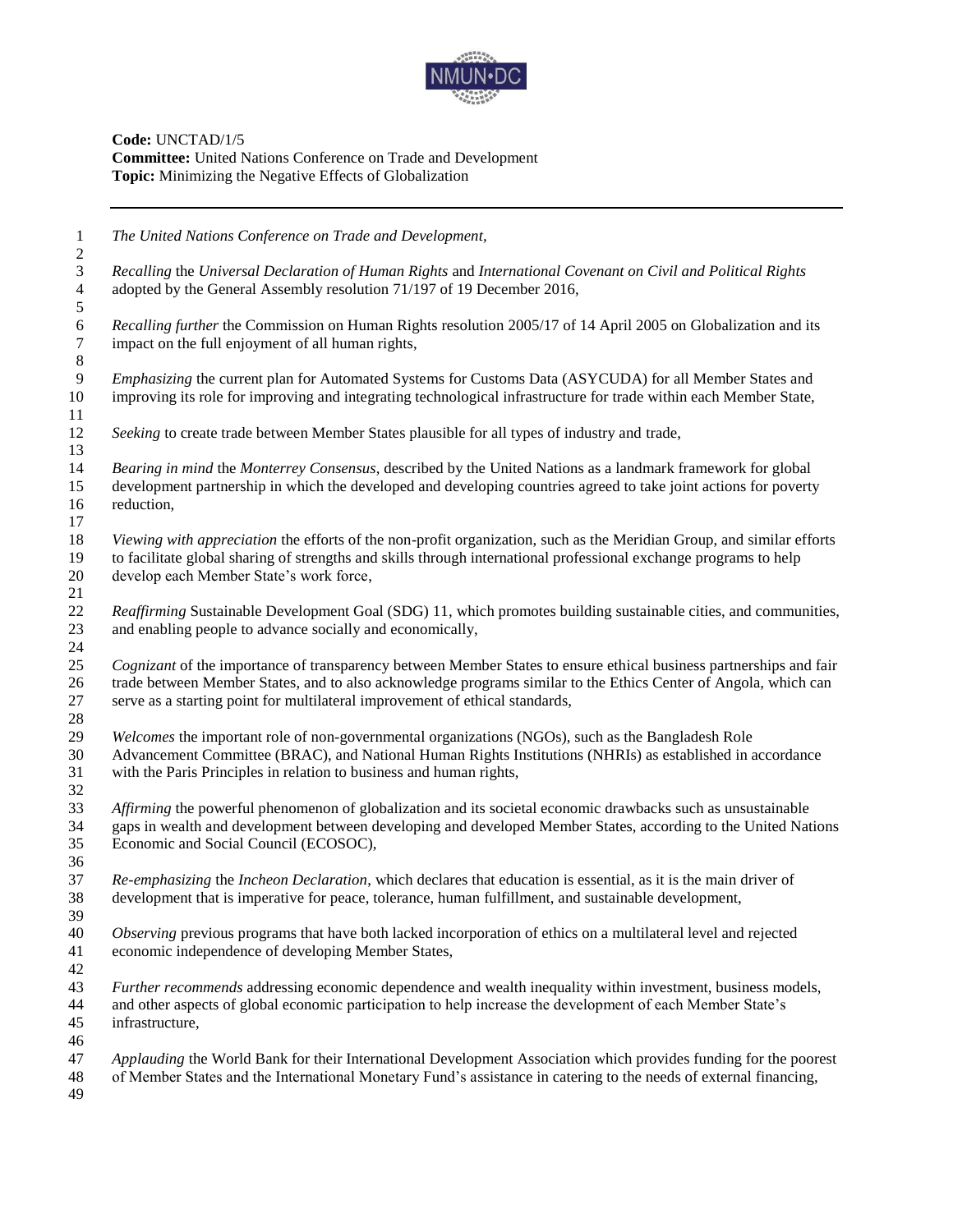| 50<br>51             |    | 1. Implements needed infrastructure through shipments of software and technology to each participating Member<br>State through the extended participation of ASYCUDA through:                                                                                                                                               |
|----------------------|----|-----------------------------------------------------------------------------------------------------------------------------------------------------------------------------------------------------------------------------------------------------------------------------------------------------------------------------|
| 52                   |    |                                                                                                                                                                                                                                                                                                                             |
| 53<br>54<br>55<br>56 |    | Each participating country accommodating the new with the needed hardware to compute the software<br>a.<br>that makes up ASYCUDA trade including all Member States being provided, which costs equivalent to<br>86 Euros per Member State and business export that grosses an excess of 2 million Euros on gross<br>profit: |
| 57                   |    |                                                                                                                                                                                                                                                                                                                             |
|                      |    |                                                                                                                                                                                                                                                                                                                             |
| 58                   |    | i.<br>Allowing a broader spectrum of industries and businesses to use this program, compared to the                                                                                                                                                                                                                         |
| 59                   |    | original ASYCUDA requirements;                                                                                                                                                                                                                                                                                              |
| 60                   |    | Along with constructing a comprehensive database based out of the UN to track the growth of<br>ii.                                                                                                                                                                                                                          |
| 61                   |    | each ASYCUDA using country, which would be accessible to all Member States;                                                                                                                                                                                                                                                 |
| 62                   |    |                                                                                                                                                                                                                                                                                                                             |
| 63                   |    | The current users of ASYCUDA provide necessary training for new participating Member States'<br>b.                                                                                                                                                                                                                          |
| 64                   |    | citizens on using such software through:                                                                                                                                                                                                                                                                                    |
| 65                   |    |                                                                                                                                                                                                                                                                                                                             |
| 66                   |    | i.                                                                                                                                                                                                                                                                                                                          |
|                      |    | More widely available comprehensive courses, covering the use of the hardware and software                                                                                                                                                                                                                                  |
| 67                   |    | previously specified, being offered to citizens interested in joining trade processing for each                                                                                                                                                                                                                             |
| 68                   |    | Member State;                                                                                                                                                                                                                                                                                                               |
| 69                   |    | Administration of training computer's will be supplied to each newly using ASYCUDA country<br>ii.                                                                                                                                                                                                                           |
| 70                   |    | until each country can sufficiently train its own citizens in using the software;                                                                                                                                                                                                                                           |
| 71                   |    | iii.<br>Currently participating Member States of ASYCUDA will be enticed to help develop ASYCUDA                                                                                                                                                                                                                            |
| 72                   |    | in developing ASYCUDA countries through prioritization from ASYCUDA based economic                                                                                                                                                                                                                                          |
| 73                   |    | trade;                                                                                                                                                                                                                                                                                                                      |
| 74                   |    |                                                                                                                                                                                                                                                                                                                             |
| 75                   |    | Funding of such Programs will be inquired through more Voluntary Donations that we explicitly<br>$\mathbf{c}$ .                                                                                                                                                                                                             |
| 76                   |    |                                                                                                                                                                                                                                                                                                                             |
|                      |    | endorse along with the current ASYCUDA budget as a whole;                                                                                                                                                                                                                                                                   |
| $77 \,$              |    |                                                                                                                                                                                                                                                                                                                             |
| $78\,$               |    | 2. Implements necessary capacity building framework amongst local communities and businesses in order to                                                                                                                                                                                                                    |
| 79                   |    | initiate a sense of internal security amongst developing Member States dependent on trade; this framework                                                                                                                                                                                                                   |
| $80\,$               |    | could participate with NGOs like BRAC, by committing to further research and action being taken customized                                                                                                                                                                                                                  |
| 81                   |    | to specific regions and Member States through:                                                                                                                                                                                                                                                                              |
| 82                   |    |                                                                                                                                                                                                                                                                                                                             |
| 83                   |    | Educational programs implemented in primary schools, through Non-Profit Organizations, such as The<br>a.                                                                                                                                                                                                                    |
| 84                   |    | American Federation of Teachers; introducing of a sector of this organization made specifically for our                                                                                                                                                                                                                     |
| 85                   |    | efforts in educating minors on developing innovative, sustainable skills;                                                                                                                                                                                                                                                   |
| 86                   |    |                                                                                                                                                                                                                                                                                                                             |
| 87                   |    | NGOs hosting more educational and skills training events for workers in several developing Member                                                                                                                                                                                                                           |
|                      |    | b.<br>States could aid in educating and training citizens on use of resources and proper skills;                                                                                                                                                                                                                            |
| 88                   |    |                                                                                                                                                                                                                                                                                                                             |
| 89                   |    |                                                                                                                                                                                                                                                                                                                             |
| 90                   | 3. | Suggests to cooperate with the Forum on Business and Human Rights and broaden its jurisdiction, as part of the                                                                                                                                                                                                              |
| 91                   |    | Global Compact under the Office of High Commissioner for Human Rights, through the guidance of the                                                                                                                                                                                                                          |
| 92                   |    | working group to discuss trends and challenges, encouraging dialogue and cooperation on issues through                                                                                                                                                                                                                      |
| 93                   |    | quadrennial meetings, where they will be able to speak properly about workers human rights, as well as                                                                                                                                                                                                                      |
| 94                   |    | disparities in infrastructures between developing countries and developed countries as negative consequences of                                                                                                                                                                                                             |
| 95                   |    | globalization:                                                                                                                                                                                                                                                                                                              |
| 96                   |    |                                                                                                                                                                                                                                                                                                                             |
| 97                   |    | As our participating Member States can provide annual reports to the Forum to add information<br>a.                                                                                                                                                                                                                         |
| 98                   |    | concerning their domestic socio-economic developments in order to have transparency inside the                                                                                                                                                                                                                              |
| 99                   |    | Forum;                                                                                                                                                                                                                                                                                                                      |
| 100                  |    |                                                                                                                                                                                                                                                                                                                             |
| 101                  |    | b.<br>The reports can be uploaded in a digital Forum in which each country will be able to have access to the                                                                                                                                                                                                               |
| 102                  |    | other reports;                                                                                                                                                                                                                                                                                                              |
| 103                  |    |                                                                                                                                                                                                                                                                                                                             |
|                      |    |                                                                                                                                                                                                                                                                                                                             |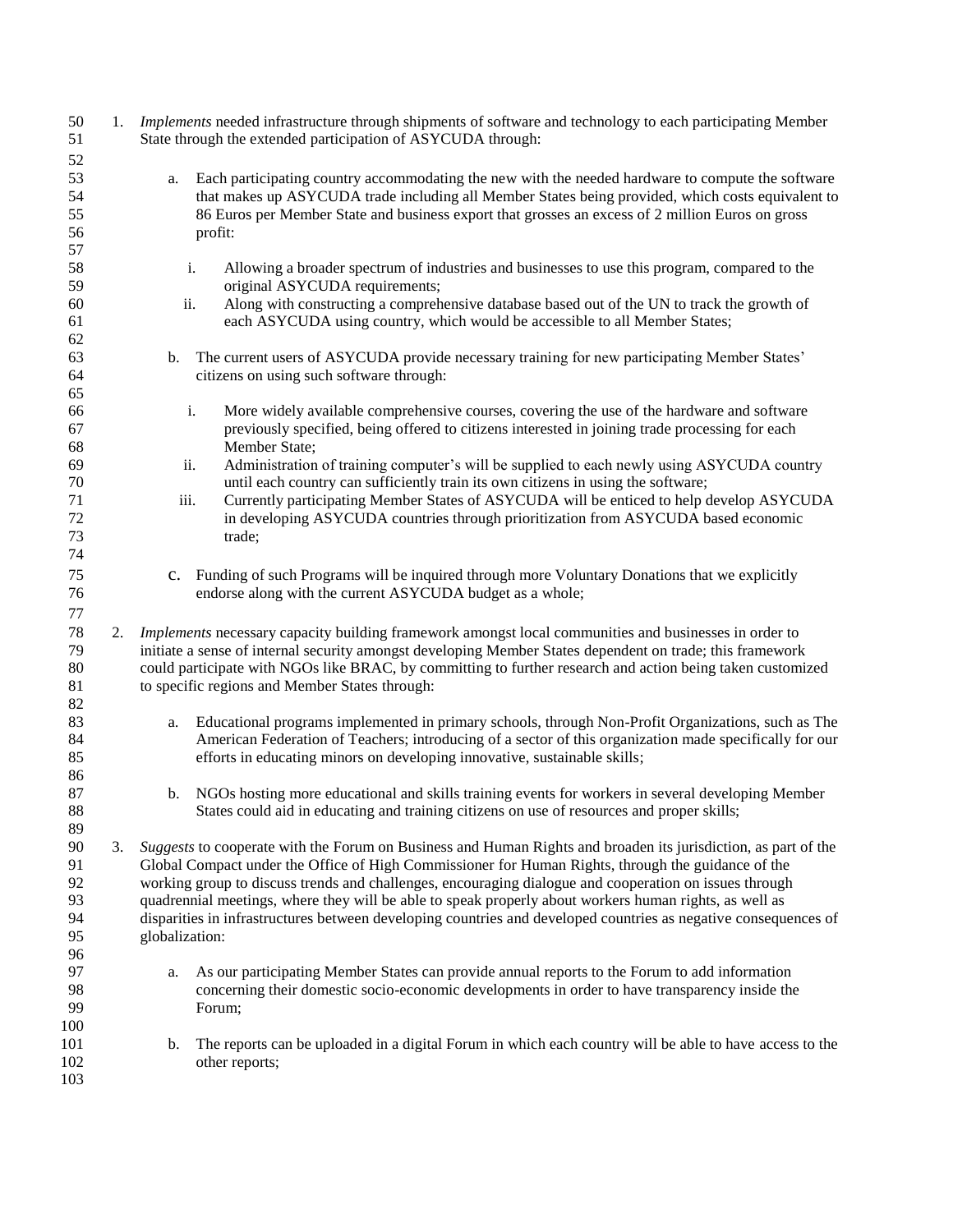| 104<br>105<br>106                      | 4. | Draws attention to the intrinsic necessity of sharing of knowledge and skills between Member States to embark<br>on a path of shared growth by:                                                                                                                                                                                                                                                                          |
|----------------------------------------|----|--------------------------------------------------------------------------------------------------------------------------------------------------------------------------------------------------------------------------------------------------------------------------------------------------------------------------------------------------------------------------------------------------------------------------|
| 107<br>108<br>109                      |    | Consider establishing a Knowledge and Worker Exchange Program, but on a broader global level<br>a.<br>where:                                                                                                                                                                                                                                                                                                             |
| 110<br>111<br>112<br>113<br>114<br>115 |    | $\mathbf i.$<br>Interested Member States voluntarily partner and share professionals and citizens seeking to better<br>their work experience through sharing the expertise of each nation with others and;<br>ii.<br>Participating Member States will collaboratively lay down the expectations, policies and<br>limitations of the exchange program, keeping in mind the sovereignty of participating Member<br>States; |
| 116<br>117<br>118<br>119<br>120        |    | Acting as an umbrella governing body for the smaller groups of participating Member States and will<br>b.<br>review the official policies prepared for each Worker Exchange Program and will regulate and evaluate<br>the progress of each program, in addition each transfer program will preferably stretch over a duration<br>of 5 years with comprehensive evaluations every 2 years;                                |
| 121<br>122<br>123<br>124               |    | Funding for the program will be the responsibility of the host country where the individual's work and<br>c.<br>the program will form a pool fund that will be implemented to provide assistance for all Member<br>States that lack resources to do so;                                                                                                                                                                  |
| 125<br>126<br>127<br>128               | 5. | <i>Encourages</i> a unique ethical revision process that would examine and weigh the principles and consequences of<br>implemented technical programs and business models through improving existing programs whose main focus<br>is to discuss and implement ethics;                                                                                                                                                    |
| 129<br>130<br>131<br>132               | 6. | Draws attention to the limitations of the United Nations Global Compact and further looks to strengthen its<br>effectiveness by adding education to successfully incorporate cross-cultural ethics by utilizing private persons<br>and NGOs, such as Alternatives International, that do not have a legitimate stake in these trade deals;                                                                               |
| 133<br>134<br>135<br>136<br>137        | 7. | Suggests implementing educational programs reflective of the values of the Global Compact, such as Aid for<br>Trade, Amnesty International, and Ceres, and to provide a transparent reporting of quality resources and<br>national level support for the educators on training and outreach for fair trade as advised by the United Nations<br>Ethics Office that is inclusive of:                                       |
| 138<br>139                             |    | Member States individual ethics standards with the respect to their national sovereignty;<br>a.                                                                                                                                                                                                                                                                                                                          |
| 140<br>141<br>142<br>143<br>144        |    | Expanding the scope of the aforementioned and related NGOs or programs to bring donor,<br>b.<br>development agencies, recipient governments and the private sector together to encourage the<br>development of more suitably designed trade projects, pinpointing the specific areas where aid is<br>needed and in mainstreaming trade into their development strategies;                                                |
| 145<br>146                             | 8. | Concludes that trade transcends beyond importing and exporting, stemming primarily from sustainable<br>infrastructure, ethics, and education of each Member State.                                                                                                                                                                                                                                                       |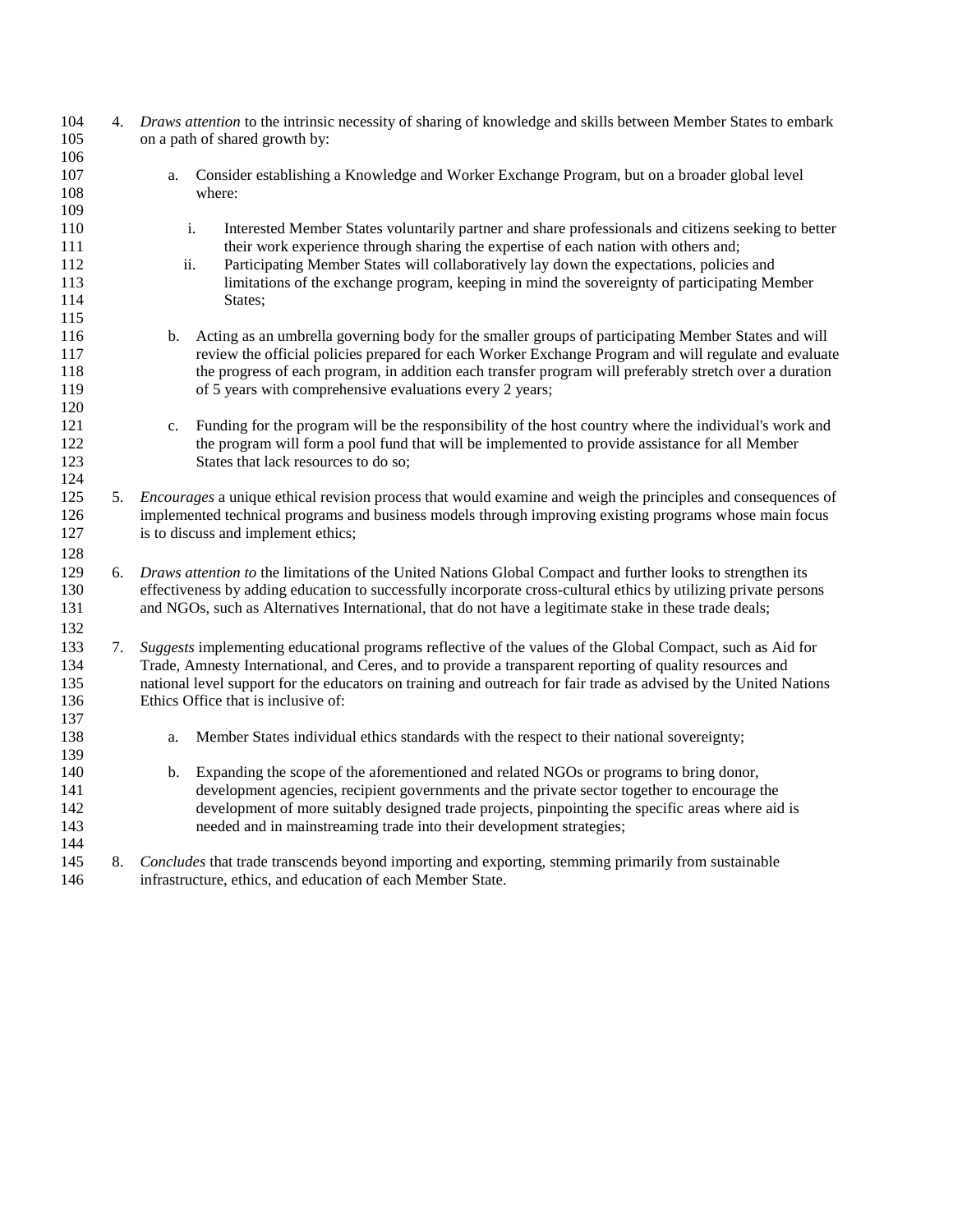

**Code:** UNCTAD/1/6 **Committee**: United Nations Conference on Trade and Development **Topic:** Minimizing the Negative Effects of Globalization

 *The United Nations Conference on Trade and Development, Recalling* General Assembly resolution 1995/XIX, which calls for the harmonization of trade and development, particularly as more developing nations take part of a globalized world, *Further recalling* General Assembly resolution 71/197, which emphasizes the economic and human rights setbacks created by globalization, *Concerned* by the lack of implementation of General Assembly resolutions 63/333 and 47/191 concerning the environmental costs of globalization, *Emphasizing* the *2030 Agenda for Sustainable Agenda* and its commitment on all sectors: social, economic, and environmentally for protection of the economy from instability, *Recalling* the Sustainable Development Goals (SDGs), particularly 11 and 17, which are focused on creating sustainable communities and implementing such initiatives through strong partnerships, *Bearing* in mind the multi-stakeholder governance model, known as a Multi-Stakeholder Initiative (MSI), which comprises companies, unions and non-governmental organizations (NGOs) as they come together to form better informed decisions for their parties, *Recognizing* the Train for Trade program which trains workers in developing regions to promote economic stability, *Taking note* of the progress made under the Aid for Trade Initiative that promotes the reduction of poverty through the equal sharing of global benefits between and within developing countries, *Noting* the *International Convention for the Prevention of Pollution from Ships*, which draws attention to maritime pollution and its damages to the environment and economy in regard to trade, *Encouraging* adherence to International Maritime Organization protocols in all maritime commerce and improvement of efficiency global supply chains is crucial, *Applauding* the current uses of indexes and statistics by the World Bank to measure income inequality and ensure fair wealth distribution, while acknowledging the data gathered thus far is incomplete*, Recognizing* the recent implementation of the Trade Facilitation Agreement between more than 110 Member States as of 2017, which seeks to expedite the movement, release, and clearance of goods across borders, launches trade facilitation reforms all over the world and reduces time needed to process imports, boosts commerce and the multilateral trading system as a whole, *Encouraging* the expansion of the Debt Management and Financial Analysis System (DMFAS) software to assist developing nations and managing debt levels, *Seeking* higher wages for employees of multinational corporations (MNCs) to ease the negative effects of globalization and negate the arbitrary redistribution of wealth out of countries, *Noting* the Economic and Social Council resolution 2017/11 that promotes the industrialization and development of African economies through collaboration between regional entities and international partners,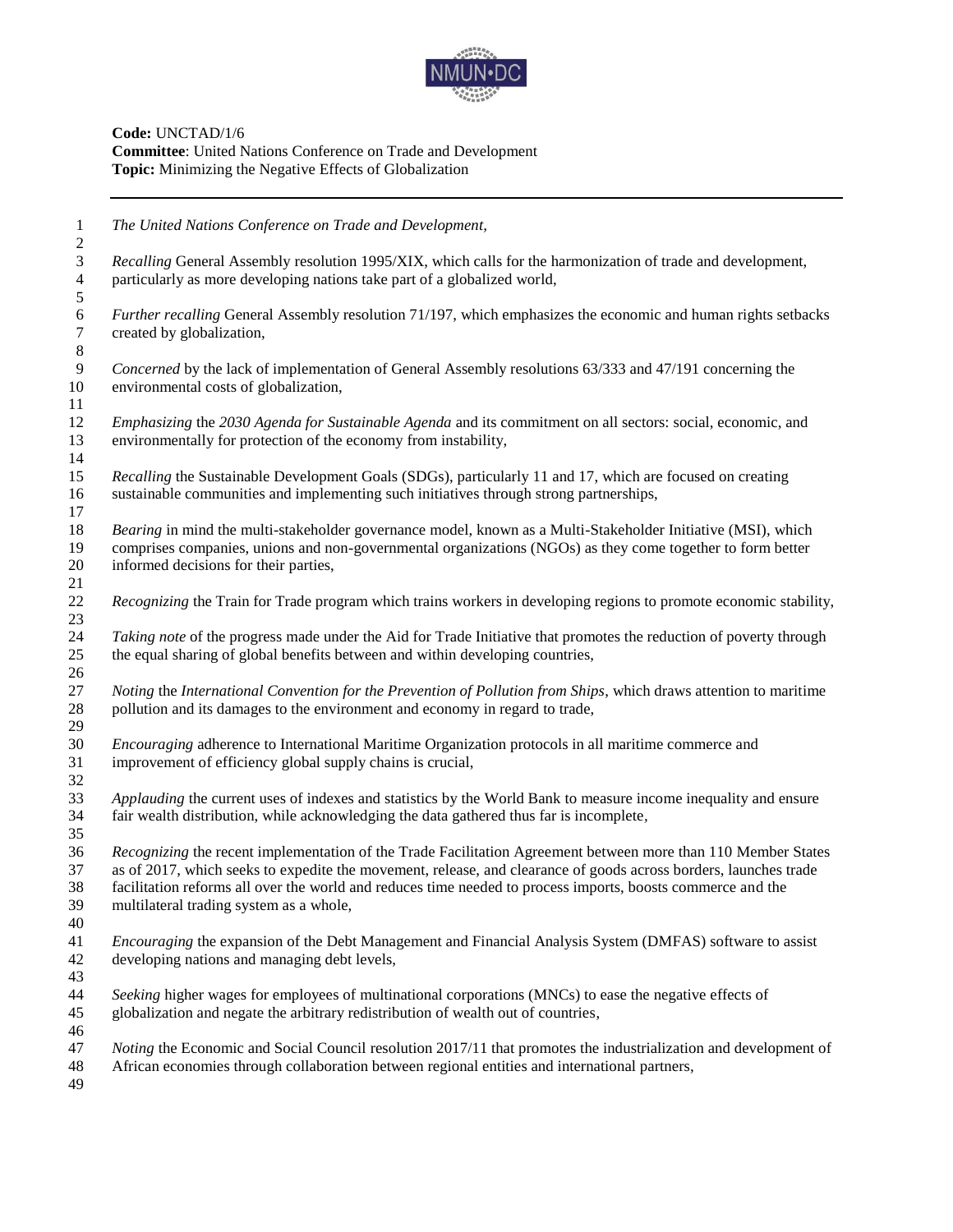| 50<br>51<br>52 |    | Acknowledging of the importance of the Global Entrepreneurship Summit of 2015, bringing together young<br>entrepreneurs with multinational investors, and regional small businesses and startups, |                                                                                                                                              |  |
|----------------|----|---------------------------------------------------------------------------------------------------------------------------------------------------------------------------------------------------|----------------------------------------------------------------------------------------------------------------------------------------------|--|
| 53<br>54<br>55 |    |                                                                                                                                                                                                   | Understanding that the main barriers to robust and balanced trade stem from artificially low prices of goods in the<br>international market, |  |
| 56<br>57       |    |                                                                                                                                                                                                   | Recognizes tax evasion has contributed to a surge in global economic inequality,                                                             |  |
| 58             |    |                                                                                                                                                                                                   | Observing the lack of quality employment, dependence on imported goods and increased levels of poverty in                                    |  |
| 59             |    |                                                                                                                                                                                                   | developing countries due to a lack of modernized infrastructure and a heavy reliance on the agro-industrial industry,                        |  |
| 60             |    |                                                                                                                                                                                                   |                                                                                                                                              |  |
| 61             |    |                                                                                                                                                                                                   | <i>Encouraging</i> the adoption of guidelines similar to those of the Economic and Finance Committee of the General                          |  |
| 62             |    | Assembly resolution EF/3488 to track the progression of globalization and brainstorm ideas to minimize its                                                                                        |                                                                                                                                              |  |
| 63             |    | consequence,                                                                                                                                                                                      |                                                                                                                                              |  |
| 64             |    |                                                                                                                                                                                                   |                                                                                                                                              |  |
| 65             |    |                                                                                                                                                                                                   | Recalling Sustainable Development Goal 8, which aims to increase economic growth and decent work to all,                                     |  |
| 66             |    |                                                                                                                                                                                                   |                                                                                                                                              |  |
| 67             |    |                                                                                                                                                                                                   | Bearing in mind General Assembly resolution 71/221 that aims to encourage member states to invest in small and                               |  |
| 68             |    |                                                                                                                                                                                                   | medium businesses and entrepreneurs in order to achieve sustainable economic growth and development,                                         |  |
| 69             |    |                                                                                                                                                                                                   |                                                                                                                                              |  |
| 70             |    |                                                                                                                                                                                                   | Applauding the efforts of MNCs that establish additional locations of headquarters and factories throughout the                              |  |
| 71             |    |                                                                                                                                                                                                   | world and operating on 100% renewable energy and noting their mutual gain from access to LDC labor pools and                                 |  |
| 72             |    |                                                                                                                                                                                                   | reduced energy costs,                                                                                                                        |  |
| 73             |    |                                                                                                                                                                                                   |                                                                                                                                              |  |
| 74             |    |                                                                                                                                                                                                   | Recognizing that austerity measures have taken place to relieve debt of nations in economic crisis,                                          |  |
| 75             |    |                                                                                                                                                                                                   |                                                                                                                                              |  |
| 76             |    |                                                                                                                                                                                                   | Defining economic crises as a situation of severe unemployment, high bankruptcy, and severe degradation of                                   |  |
| 77             |    |                                                                                                                                                                                                   | environmental resources,                                                                                                                     |  |
| 78             |    |                                                                                                                                                                                                   |                                                                                                                                              |  |
| 79             | 1. |                                                                                                                                                                                                   | Fully supports the New Partnership for Africa's Development and Organization for Economic Co-operation and                                   |  |
| $80\,$         |    |                                                                                                                                                                                                   | Development Africa Investment Initiative which strengthens the capacity of African countries to design and                                   |  |
| 81             |    |                                                                                                                                                                                                   | implement reforms that improve the business environment by:                                                                                  |  |
| 82             |    |                                                                                                                                                                                                   |                                                                                                                                              |  |
| 83             |    | a.                                                                                                                                                                                                | Diversifying the portfolio of Africa through national investment policies suited for specific Member                                         |  |
| 84             |    |                                                                                                                                                                                                   | States so it becomes a more viable investment destination, this will allow for a foundation amongst                                          |  |
| 85             |    |                                                                                                                                                                                                   | other Member States to help set investment policies best suited for their economy;                                                           |  |
| 86             |    |                                                                                                                                                                                                   |                                                                                                                                              |  |
| 87             |    | b.                                                                                                                                                                                                | Allowing for a platform for African Member States so they can highlight the African perspective in                                           |  |
| 88             |    |                                                                                                                                                                                                   | international dialogue on investment policies;                                                                                               |  |
| 89             |    |                                                                                                                                                                                                   |                                                                                                                                              |  |
| 90             | 2. |                                                                                                                                                                                                   | Further recommends expanding economic and environmental development projects internationally such as:                                        |  |
| 91             |    |                                                                                                                                                                                                   |                                                                                                                                              |  |
| 92             |    | a.                                                                                                                                                                                                | Ethiopia's Local Economic Development Project, which strengthens public-private partnerships at                                              |  |
| 93             |    |                                                                                                                                                                                                   | regional and local levels;                                                                                                                   |  |
| 94             |    |                                                                                                                                                                                                   |                                                                                                                                              |  |
| 95             |    | b.                                                                                                                                                                                                | Economic Growth Corridor (EGC), which prepares a national framework and strategy that strengthens                                            |  |
| 96             |    |                                                                                                                                                                                                   | the capacity of EGC institutions at both federal and regional level, also detailing investments and agro-                                    |  |
| 97             |    |                                                                                                                                                                                                   | industrial plans that would promote private-public partnerships;                                                                             |  |
| 98             |    |                                                                                                                                                                                                   |                                                                                                                                              |  |
| 99             |    | c.                                                                                                                                                                                                | Climate Resilient Green Economy (CRGE), which addresses climate change through adapting a low-                                               |  |
| 100            |    |                                                                                                                                                                                                   | carbon growth plan and using CRGE initiatives to translate into investment-ready projects in key                                             |  |
| 101            |    |                                                                                                                                                                                                   | sectors;                                                                                                                                     |  |
| 102            |    |                                                                                                                                                                                                   |                                                                                                                                              |  |
| 103            |    |                                                                                                                                                                                                   | 3. <i>Encourages</i> further, widespread use of the Gini Index to monitor Member State gross national product,                               |  |
| 104            |    |                                                                                                                                                                                                   | government consumption, inflation, expenditure, and gross capital formation;                                                                 |  |
| 105            |    |                                                                                                                                                                                                   |                                                                                                                                              |  |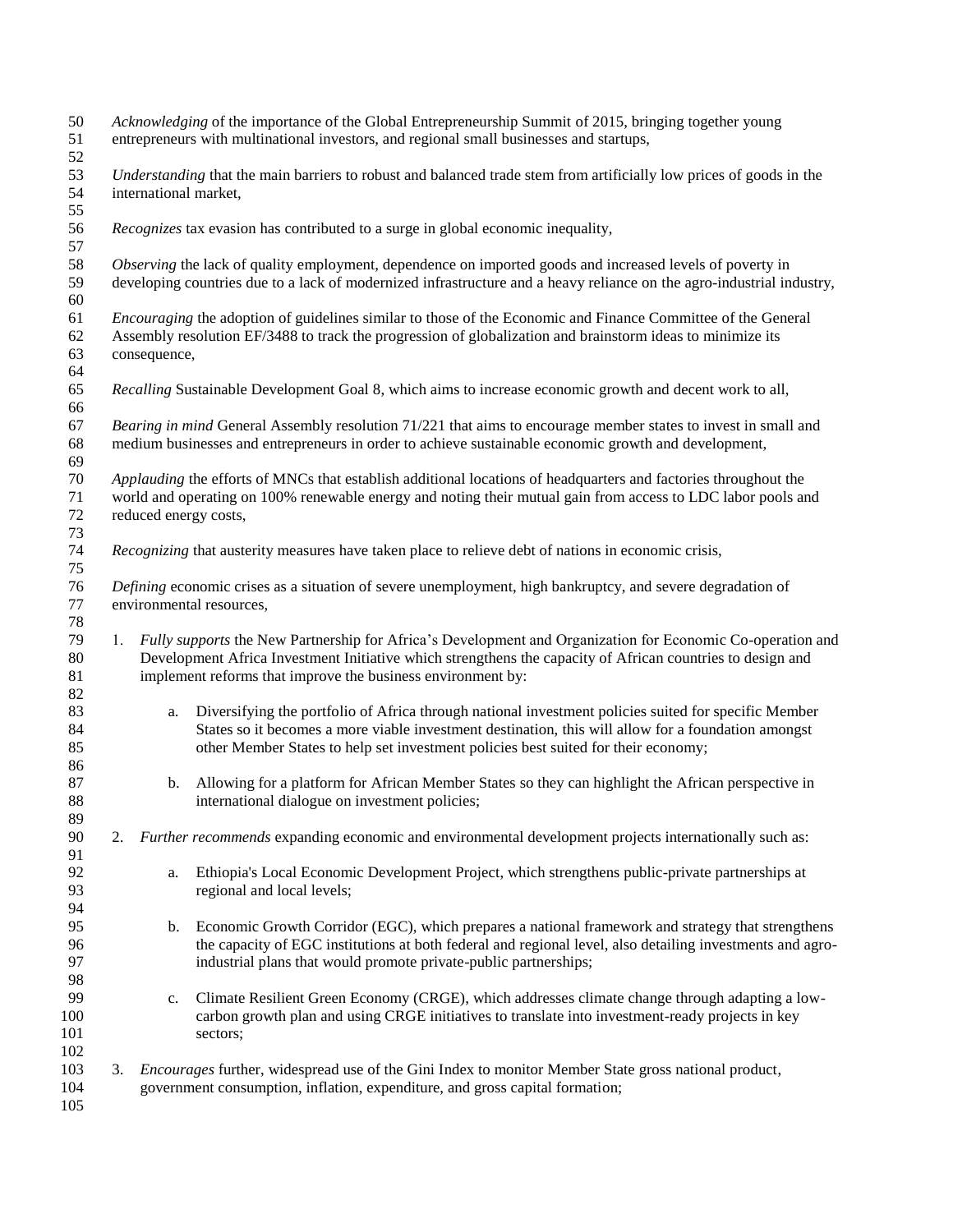| 106<br>107                             |    | 4. Recommends an award mechanism for MNCs that incentivizes equitable, sustainable and transparent practices<br>in developing countries to introduce them to the world market, in which:                                                                                                                                                                                                                                                                                                                         |  |
|----------------------------------------|----|------------------------------------------------------------------------------------------------------------------------------------------------------------------------------------------------------------------------------------------------------------------------------------------------------------------------------------------------------------------------------------------------------------------------------------------------------------------------------------------------------------------|--|
| 108<br>109                             |    | Developing countries will nominate MNCs following conditions mentioned;<br>a.                                                                                                                                                                                                                                                                                                                                                                                                                                    |  |
| 110<br>111<br>112<br>113               |    | Countries nominated will be reviewed and awarded which would benefit both the host countries of<br>$\mathbf{b}$ .<br>these MNCs as well as the companies itself through marketing of the award to consumers;                                                                                                                                                                                                                                                                                                     |  |
| 114<br>115<br>116                      | 5. | Recommends that non-governmental organizations provide a team of experts in trade facilitation, cross-border<br>policies, and customs compliance procedures to provide training to government customs and trade policy<br>officials in order to help implement the Trade Facilitation Agreement where:                                                                                                                                                                                                           |  |
| 117<br>118                             |    | Member States provide transparency of transactions;<br>a.                                                                                                                                                                                                                                                                                                                                                                                                                                                        |  |
| 119<br>120<br>121<br>122               |    | Countries would rely on software created specifically to comply with international trading standards to<br>b.<br>promote fairness in trading transactions;                                                                                                                                                                                                                                                                                                                                                       |  |
| 123<br>124                             |    | Experts would reconvene and monitor each country's progress once a year;<br>c.                                                                                                                                                                                                                                                                                                                                                                                                                                   |  |
| 125<br>126<br>127<br>128<br>129<br>130 | 6. | Proposes the E-trade Initiative, which should be implemented in developing countries to navigate the supply of<br>technical and financial assistance from partnering institutions, as these countries will benefit from the exchange<br>of knowledge and information and share best practices in respect of e-commerce development and at the same<br>time present donors with better information on projects and programmes to potentially fund according to their<br>development priorities;                   |  |
| 131<br>132<br>133<br>134               | 7. | Requests further cooperation with the World Bank and World Trade Organization (WTO) to aid developing<br>nations in the allocation of funds and training to properly manage Member States' resources and introduce this<br>system within Member States at the national, provincial, and local level through:                                                                                                                                                                                                     |  |
| 135<br>136<br>137                      |    | Asking Member States to tailor training and the use of funds to each of their countries' individual<br>a.<br>needs in respect to their culture, economic system, and environment;                                                                                                                                                                                                                                                                                                                                |  |
| 138<br>139                             |    | b. Encouraging Member States to continue providing annual reports of economic activity and growth<br>which will help measure the success of the training program;                                                                                                                                                                                                                                                                                                                                                |  |
| 140<br>141<br>142                      | 8. | Considers the expansion of the DMFAS software to help developing nations record and manage their national<br>debt levels through:                                                                                                                                                                                                                                                                                                                                                                                |  |
| 143<br>144<br>145                      |    | Implementing debt portfolio analysis and strategy assistance for developing nations;<br>a.                                                                                                                                                                                                                                                                                                                                                                                                                       |  |
| 146<br>147<br>148                      |    | Recording of bids on money market instruments, updating of estimated disbursements, loans<br>b.<br>identification where debt service is in arrears and late interest calculation;                                                                                                                                                                                                                                                                                                                                |  |
| 149<br>150<br>151                      |    | Production of standard and customized reports including reports for validation, control and statistical<br>c.<br>bulletins;                                                                                                                                                                                                                                                                                                                                                                                      |  |
| 152<br>153<br>154<br>155<br>156        | 9. | Endorses the guidelines of the Economic and Finance Committee of the General Assembly to monitor and<br>guide increasing globalization to create a forum for the exchange of views and ideas of various Member States<br>to form a global consensus on the actions which should be taken at the local, national, and international level to<br>minimize the negative impacts of globalization and foster basic communication and strategies to work<br>cooperatively in the global information economy, such as: |  |
| 157<br>158<br>159<br>160               |    | Focusing on macroeconomic policy questions, including but not limited to international trade, debt,<br>a.<br>and international financial systems;                                                                                                                                                                                                                                                                                                                                                                |  |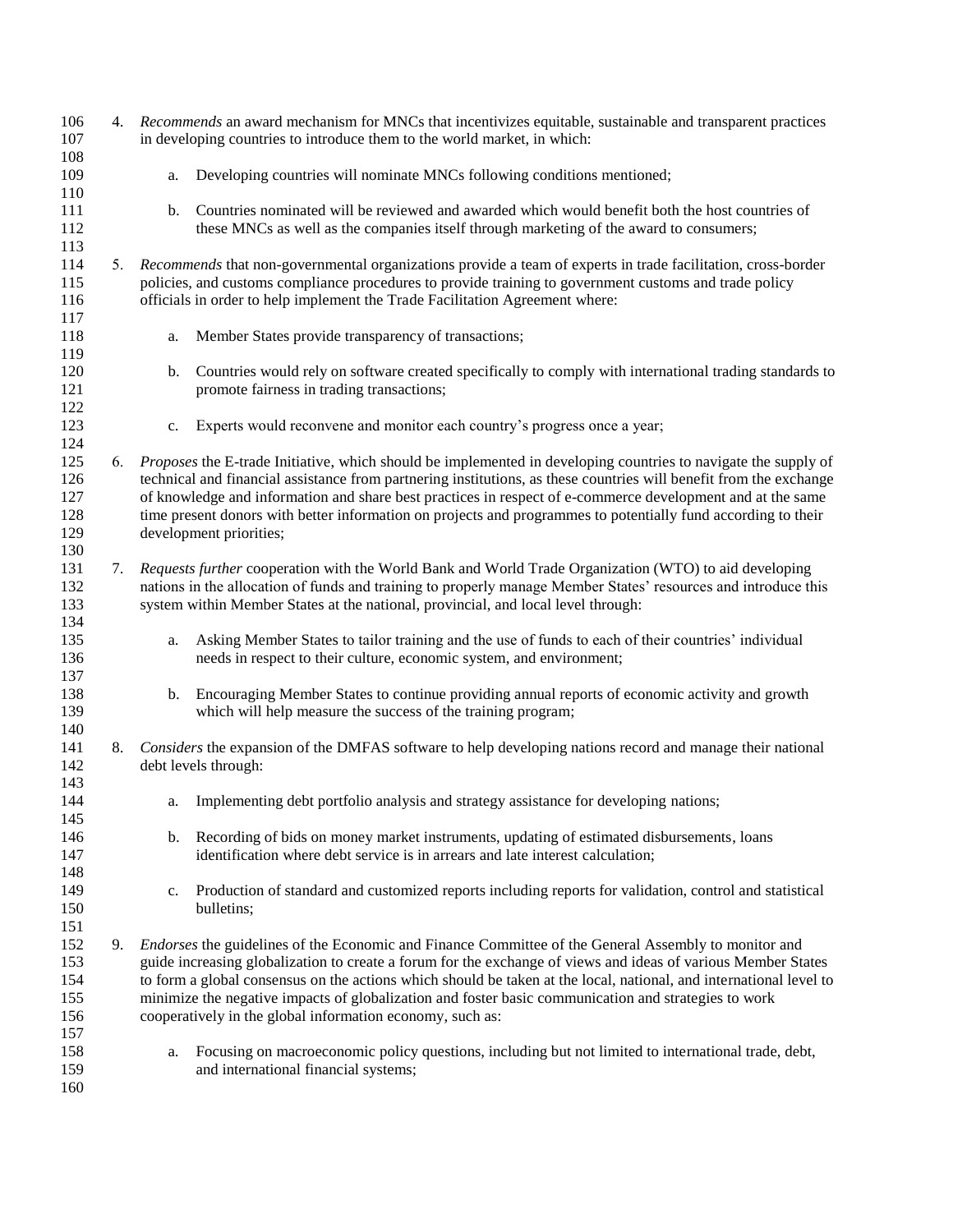| 161<br>162        |                                                                                                                                                                                                      | b. Considering issues that pertain to countries in special situations such as least developed countries<br>(LDCs) and landlocked developing countries; |  |
|-------------------|------------------------------------------------------------------------------------------------------------------------------------------------------------------------------------------------------|--------------------------------------------------------------------------------------------------------------------------------------------------------|--|
| 163<br>164<br>165 | c.                                                                                                                                                                                                   | Updating methods and practices to take into account countries' conditions to improve debate and<br>positively influence the decision-making process;   |  |
| 166<br>167<br>168 | d.                                                                                                                                                                                                   | Seeking sustainable development, human settlements, and poverty eradication;                                                                           |  |
| 169               |                                                                                                                                                                                                      | 10. Calls upon the formation of multi-stakeholder initiatives comprised of companies, unions and NGOs that will                                        |  |
| 170               |                                                                                                                                                                                                      | agree on a code of conduct within specific industries or across industries, where multi-stakeholder initiatives                                        |  |
| 171<br>172<br>173 | would build up a monitoring and certification program that companies can rely on to demonstrate that their<br>supplier factories are operating within the performance standards outlined by the MSI; |                                                                                                                                                        |  |
| 174               |                                                                                                                                                                                                      | 11. Supports the integration of partnerships between multinational corporations and local and small businesses                                         |  |
| 175               |                                                                                                                                                                                                      |                                                                                                                                                        |  |
| 176<br>177        | within developing nations so that both types of enterprises may exchange technological advancements,<br>successful business practices, and increase access to developing markets;                    |                                                                                                                                                        |  |
| 178               |                                                                                                                                                                                                      | 12. Creates a governmental 2030 Vision for African LDCs to use their untapped resources to plan ahead for                                              |  |
| 179<br>180        |                                                                                                                                                                                                      | economic and social reforms, such as:                                                                                                                  |  |
| 181<br>182        | a.                                                                                                                                                                                                   | Improving the economy nationwide, and promoting sustainable long-term reforms;                                                                         |  |
| 183               | b.                                                                                                                                                                                                   | Investing in the people for better quality of life;                                                                                                    |  |
| 184               |                                                                                                                                                                                                      |                                                                                                                                                        |  |
| 185               | c.                                                                                                                                                                                                   | Having a democratic system that gains its power from the people, including the people in all reform                                                    |  |
| 186               |                                                                                                                                                                                                      | plans;                                                                                                                                                 |  |
| 187               |                                                                                                                                                                                                      |                                                                                                                                                        |  |
| 188               |                                                                                                                                                                                                      | 13. Encourages Member States to develop cross-sector domestic say-on-pay systems that will:                                                            |  |
|                   |                                                                                                                                                                                                      |                                                                                                                                                        |  |
| 189               |                                                                                                                                                                                                      |                                                                                                                                                        |  |
| 190               | a.                                                                                                                                                                                                   | Address LDCs by utilizing funding from the World Bank, the International Monetary Fund, and the                                                        |  |
| 191               |                                                                                                                                                                                                      | United Nations Development Programme;                                                                                                                  |  |
| 192               |                                                                                                                                                                                                      |                                                                                                                                                        |  |
| 193               | b.                                                                                                                                                                                                   | Ameliorate the adverse environmental impact of globalization, such as industrial pollution, agricultural                                               |  |
| 194               |                                                                                                                                                                                                      | production and air quality, by requiring MNCs to meet with national governments in order to review                                                     |  |
| 195               |                                                                                                                                                                                                      | environmental sustainability standards;                                                                                                                |  |
| 196               |                                                                                                                                                                                                      |                                                                                                                                                        |  |
| 197               | c.                                                                                                                                                                                                   | Confront economic concerns by ensuring proper taxation of MNCs by Member States' governments by                                                        |  |
| 198               |                                                                                                                                                                                                      | establishing tax regulations that must be upheld bilaterally;                                                                                          |  |
| 199               |                                                                                                                                                                                                      |                                                                                                                                                        |  |
| 200               |                                                                                                                                                                                                      | 14. Urges Member States to incentivize public-private partnerships to provide expertise and a platform for                                             |  |
| 201               |                                                                                                                                                                                                      | addressing environmental, labor, and economic concerns by:                                                                                             |  |
| 202               |                                                                                                                                                                                                      |                                                                                                                                                        |  |
| 203               | a.                                                                                                                                                                                                   | Emphasizing the importance of public investment in the development and further trade of renewable                                                      |  |
| 204               |                                                                                                                                                                                                      | energies, such as through the International Renewable Energy Agency;                                                                                   |  |
| 205               |                                                                                                                                                                                                      |                                                                                                                                                        |  |
| 206               | b.                                                                                                                                                                                                   | Suggesting loan mechanisms between MNCs and local businesses both in and across developed and                                                          |  |
| 207               |                                                                                                                                                                                                      | developing Member States promoted through tax breaks and stimulated via government recognition;                                                        |  |
| 208               |                                                                                                                                                                                                      |                                                                                                                                                        |  |
| 209               | c.                                                                                                                                                                                                   | Recommending corporations invest in LDCs, with a focus on green infrastructure;                                                                        |  |
| 210               |                                                                                                                                                                                                      |                                                                                                                                                        |  |
| 211               |                                                                                                                                                                                                      | 15. Further suggests Member States implement a corporate social responsibility (CSR) law similar to that in India                                      |  |
| 212               |                                                                                                                                                                                                      | where multinational corporations with annual revenues of more than \$105 million give 2% of profits to CSR                                             |  |
| 213               |                                                                                                                                                                                                      | and other forms of charity, in order to:                                                                                                               |  |
| 214               |                                                                                                                                                                                                      |                                                                                                                                                        |  |
| 215               | a.                                                                                                                                                                                                   | Standardize levels of CSR on a state-by-state, thus providing a baseline for charitable work done by                                                   |  |
| 216               |                                                                                                                                                                                                      | MNCs in host countries;                                                                                                                                |  |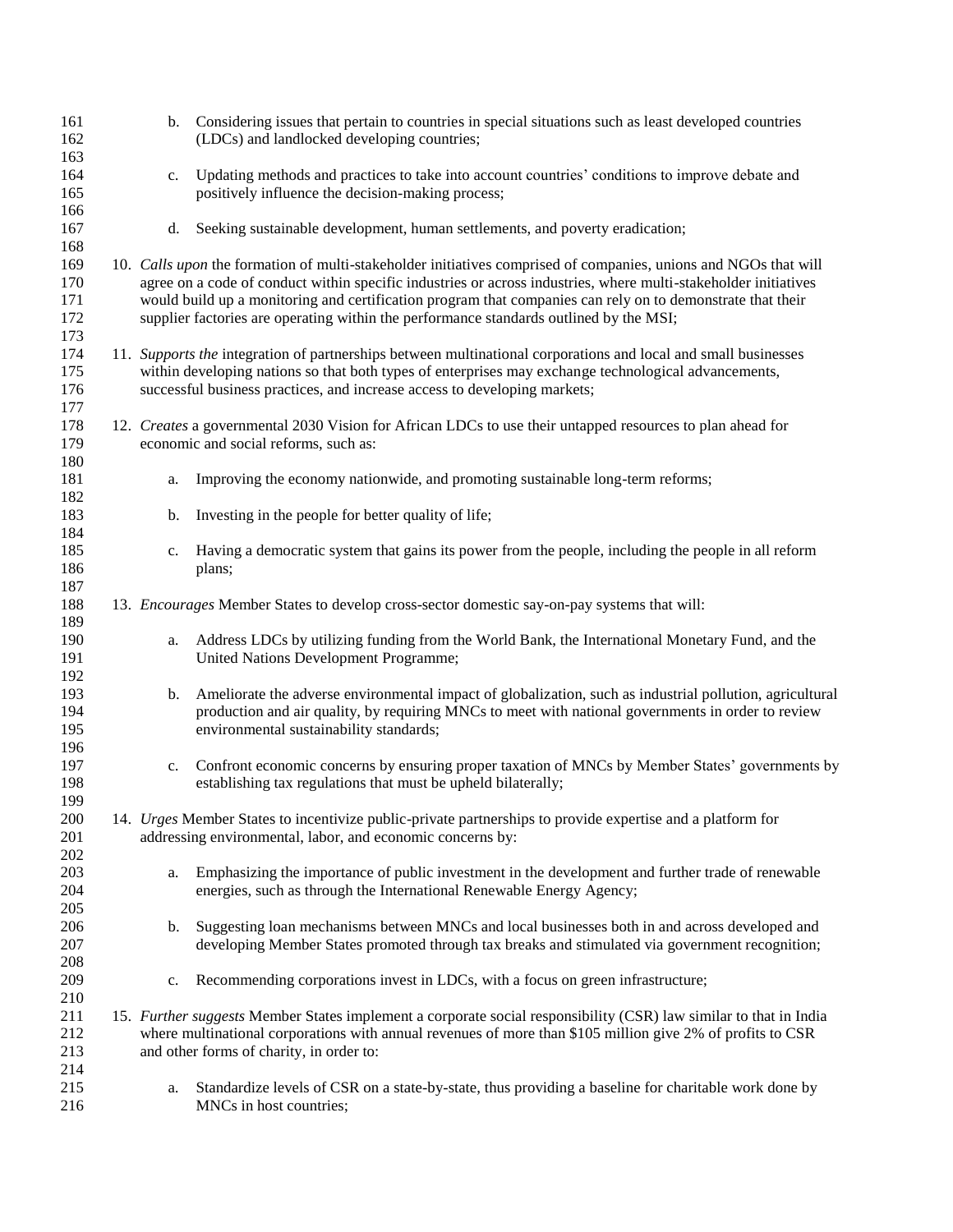| 217<br>218<br>219<br>220        | Allow Member States to have greater control over charitable spending done by multinational<br>b.<br>corporations;                                                                                                                                                                                                                                                                                                                                                                                                                                           |  |  |
|---------------------------------|-------------------------------------------------------------------------------------------------------------------------------------------------------------------------------------------------------------------------------------------------------------------------------------------------------------------------------------------------------------------------------------------------------------------------------------------------------------------------------------------------------------------------------------------------------------|--|--|
| 221<br>222<br>223               | Guarantee to Member States upon entry to its market by multinational corporations that the company<br>c.<br>would give back to the local community;                                                                                                                                                                                                                                                                                                                                                                                                         |  |  |
| 224<br>225<br>226               | 16. Supports the establishment of a working group with a focus on collecting data from corporations who help<br>increase green technology in LDCs;                                                                                                                                                                                                                                                                                                                                                                                                          |  |  |
| 227<br>228<br>229<br>230        | 17. <i>Encourages</i> the creation of a committee equipped to provide a certificate of sustainability to public and private<br>corporations that implement and promote the usage of green technologies in developing and developed<br>countries;                                                                                                                                                                                                                                                                                                            |  |  |
| 231<br>232<br>233<br>234        | 18. Recommends, in addition to strengthening multilateral development efforts through knowledge sharing between<br>developed and developing nations, the promotion of bilateral development programmes based on capacity<br>building to ensure appropriate concern of regional contexts in creating sustainable green economies;                                                                                                                                                                                                                            |  |  |
| 235<br>236<br>237<br>238<br>239 | 19. Promotes further Member State involvement within the aquaculture industry by developing regional<br>partnerships based on qualitative data collected by the Food and Agriculture Organization's Fisheries and<br>Agriculture Department in order to increase trade opportunities and strengthen the economies of developing<br>nations through aquaculture-related MNC's by:                                                                                                                                                                            |  |  |
| 240                             | Promoting the preservation of coastal areas in efforts to increase the quantity of fisheries;<br>a.                                                                                                                                                                                                                                                                                                                                                                                                                                                         |  |  |
| 241<br>242<br>243<br>244        | Monitoring water toxins and pollutants to maintain adequate water quality for marine life, as this<br>b.<br>collected data will contribute to MNC actions toward sustainable consumption and production;                                                                                                                                                                                                                                                                                                                                                    |  |  |
| 245<br>246<br>247               | 20. <i>Encourages</i> international cooperation between Member States to work together to strengthen control on<br>currently negligent policies that monitor water quality through:                                                                                                                                                                                                                                                                                                                                                                         |  |  |
| 248<br>249<br>250<br>251        | Member States establishing policies that monitor the quality as well as quantity of wastewater plants,<br>a.<br>ensuring reduction in pollutants currently in the waters that are hazardous not only to species that<br>affect its biodiversity but to human health;                                                                                                                                                                                                                                                                                        |  |  |
| 252<br>253                      | $\mathbf{b}$ .<br>Development of municipal wastewater plants in LDC;                                                                                                                                                                                                                                                                                                                                                                                                                                                                                        |  |  |
| 254<br>255<br>256<br>257        | 21. <i>Endorses</i> the regulations in ports to stop the negative effects in maritime trade by implementing proper port<br>employee training in all countries, particularly in LDC's and those with up and coming ports that would not<br>have access to such resources, such as:                                                                                                                                                                                                                                                                           |  |  |
| 258<br>259                      | Providing technical assistance in the form of training to port operators to improve regulations;<br>a.                                                                                                                                                                                                                                                                                                                                                                                                                                                      |  |  |
| 260<br>261                      | Promoting workshops that will include information on employee wages and hours;<br>b.                                                                                                                                                                                                                                                                                                                                                                                                                                                                        |  |  |
| 262<br>263                      | Inspections of port workers for knowing up to date rules and regulations;<br>c.                                                                                                                                                                                                                                                                                                                                                                                                                                                                             |  |  |
| 264<br>265<br>266<br>267        | 22. Promotes active participation and leadership on the part of foreign investing companies within the mining<br>industry for using sustainable and restorative practices, by participating in organizations that encourage<br>transparency within extractive industries, such as the Extractive Industries Transparency Initiative;                                                                                                                                                                                                                        |  |  |
| 268<br>269<br>270<br>271<br>272 | 23. Encourages the mission of the Organization for Economic Cooperation and Development to foster and support<br>new sources of growth through innovation, environmentally friendly 'green growth' strategies and the<br>development of emerging economies, in which the Green for Growth Fund provides loans directly to renewable<br>energy companies and projects, energy service companies, small scale suppliers of energy efficiency and<br>renewable energy services and equipment suppliers. The GGF was initiated by the European Investment Bank; |  |  |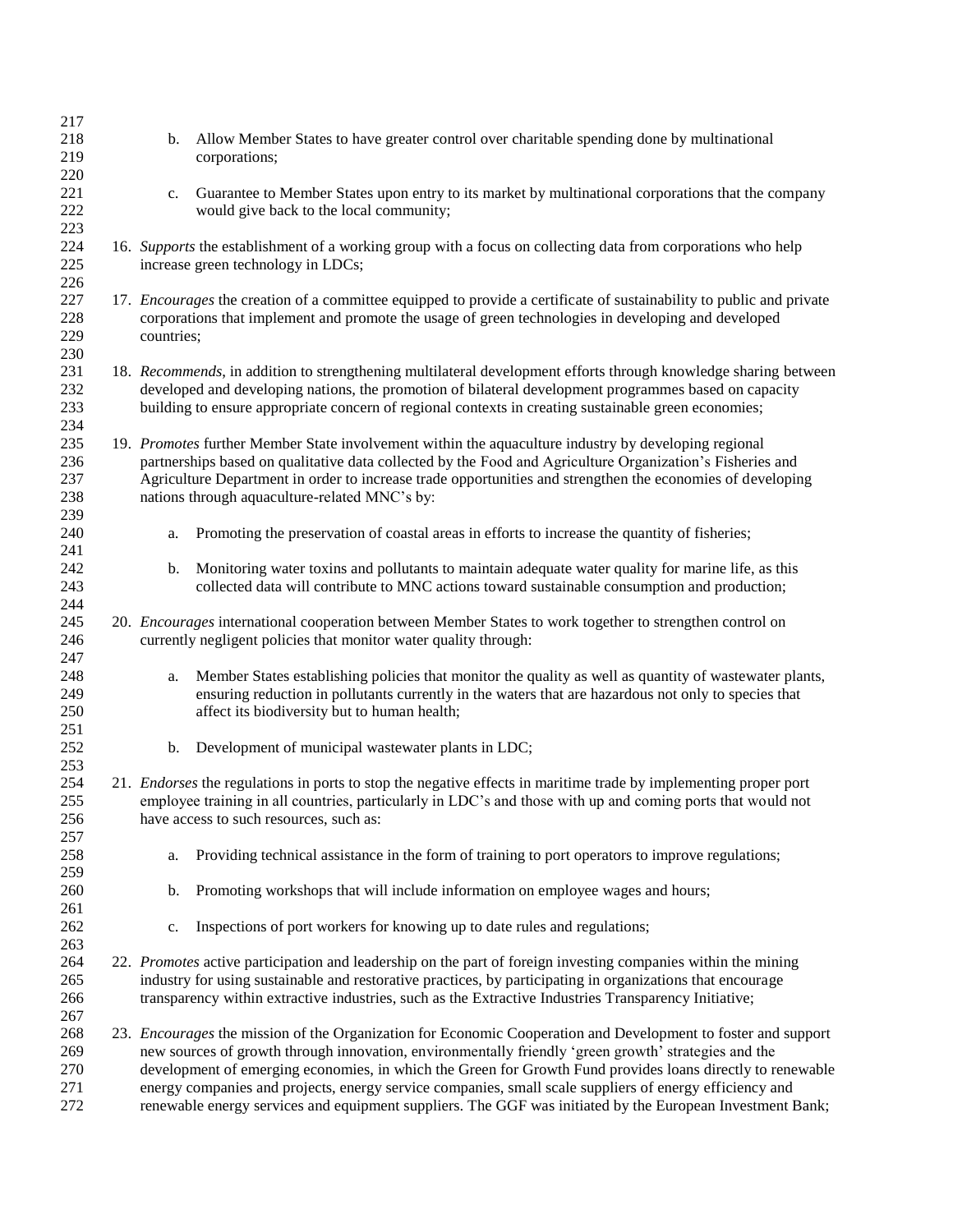| 273        |                                                                                                                                                                                                                                     |  |  |
|------------|-------------------------------------------------------------------------------------------------------------------------------------------------------------------------------------------------------------------------------------|--|--|
| 274<br>275 | 24. Further invites Member States to implement similar legislations to those included in the Ganga and the Yamuna<br>as Living Entities Act established by the Uttarakhand High Court in Bangladesh in order to prevent child labor |  |  |
| 276<br>277 | and to secure land preservation;                                                                                                                                                                                                    |  |  |
| 278<br>279 | 25. <i>Encourages</i> the review of the current state of maritime transnational interactions given the tensions in the<br>Eurasian region and collective discussions on the management of marine resources;                         |  |  |
| 280<br>281 | 26. Recommends incentives for companies utilizing Internet of Things (IoT) technology in freight forwarding,                                                                                                                        |  |  |
| 282        | which has proved beneficial to maritime commerce;                                                                                                                                                                                   |  |  |
| 283        |                                                                                                                                                                                                                                     |  |  |
| 284        | 27. Endorses the mission of intergovernmental organizations such as the Convention on the Protection of the                                                                                                                         |  |  |
| 285<br>286 | Marine Environment to look more into maritime spatial planning and the protection of species and biotopes;                                                                                                                          |  |  |
| 287        | 28. Strongly recommends the establishment of a bi-annual, non-binding conference for the explicit purpose of                                                                                                                        |  |  |
| 288<br>289 | deliberating on the establishment of a livable wage and a universal declaration that can exist across borders and<br>regions by:                                                                                                    |  |  |
| 290        |                                                                                                                                                                                                                                     |  |  |
| 291<br>292 | Encourages multi-regional coordination to ensure that the varying, regionally-specific economic<br>a.<br>detriments are addressed as effectively as possible, including:                                                            |  |  |
| 293        |                                                                                                                                                                                                                                     |  |  |
| 294        | i.<br>Addressing the prevalent issue in more economically developed countries of job outsourcing, as                                                                                                                                |  |  |
| 295        | well as;                                                                                                                                                                                                                            |  |  |
| 296        | The increasingly divisive economic and social dichotomies in less economically developed<br>ii.                                                                                                                                     |  |  |
| 297        | Member States;                                                                                                                                                                                                                      |  |  |
| 298<br>299 | Recognizes that there can be no binding function of universal wage that is codified in international law                                                                                                                            |  |  |
| 300        | b.<br>until a successful precedent has been established by willing states participating in this implementation                                                                                                                      |  |  |
| 301        | experiment at their own discretion;                                                                                                                                                                                                 |  |  |
| 302        |                                                                                                                                                                                                                                     |  |  |
| 303        | Works towards a long-term goal of documented successes within the next ten years as a result of these<br>c.                                                                                                                         |  |  |
| 304        | conferences for the purpose of eventually potentially presenting a globally supported amendment to the                                                                                                                              |  |  |
| 305        | UN charter to ratify and codify this program;                                                                                                                                                                                       |  |  |
| 306        |                                                                                                                                                                                                                                     |  |  |
| 307        | Incorporates representatives from pre-existing regionally specific international organizations to ensure<br>d.                                                                                                                      |  |  |
| 308<br>309 | that the priorities and policies of all involved regions are being addressed;                                                                                                                                                       |  |  |
| 310        | 29. Recommends that subsequent structures for business owners and investors in developing and transitioning                                                                                                                         |  |  |
| 311        | economies trying to enter into the global markets be implemented through:                                                                                                                                                           |  |  |
| 312        |                                                                                                                                                                                                                                     |  |  |
| 313        | Train for Trade programs which includes the highly successful port management programme that<br>a.                                                                                                                                  |  |  |
| 314        | would help train employees of member states to deal with constantly changing maritime regulations,                                                                                                                                  |  |  |
| 315        | including:                                                                                                                                                                                                                          |  |  |
| 316        |                                                                                                                                                                                                                                     |  |  |
| 317        | i.<br>Incentivizing vocational technological training and skillsets for economic stability;                                                                                                                                         |  |  |
| 318        | ii.<br>Expanding the program to other Member States with a global north and south collaboration;                                                                                                                                    |  |  |
| 319<br>320 | iii.<br>Recognizing the value of gender equality in sustainable development, focusing on technical<br>training for women and giving technological access to women to advance communication,                                         |  |  |
| 321        | education, and ultimately income levels;                                                                                                                                                                                            |  |  |
| 322        |                                                                                                                                                                                                                                     |  |  |
| 323        | Encouraging participation in international economic organizations, such as Organization for Economic<br>b.                                                                                                                          |  |  |
| 324        | Cooperation and Development (OECD) and International Labour Organization (ILO), to promote trade                                                                                                                                    |  |  |
| 325        | liberalization policies and increase voluntary aid to LDCs to decrease poverty and inequalities;                                                                                                                                    |  |  |
| 326        |                                                                                                                                                                                                                                     |  |  |
| 327        | 30. Calls upon Member States to assist with the implementation of geographically appropriate renewable energy                                                                                                                       |  |  |
| 328        | sourcing, including;                                                                                                                                                                                                                |  |  |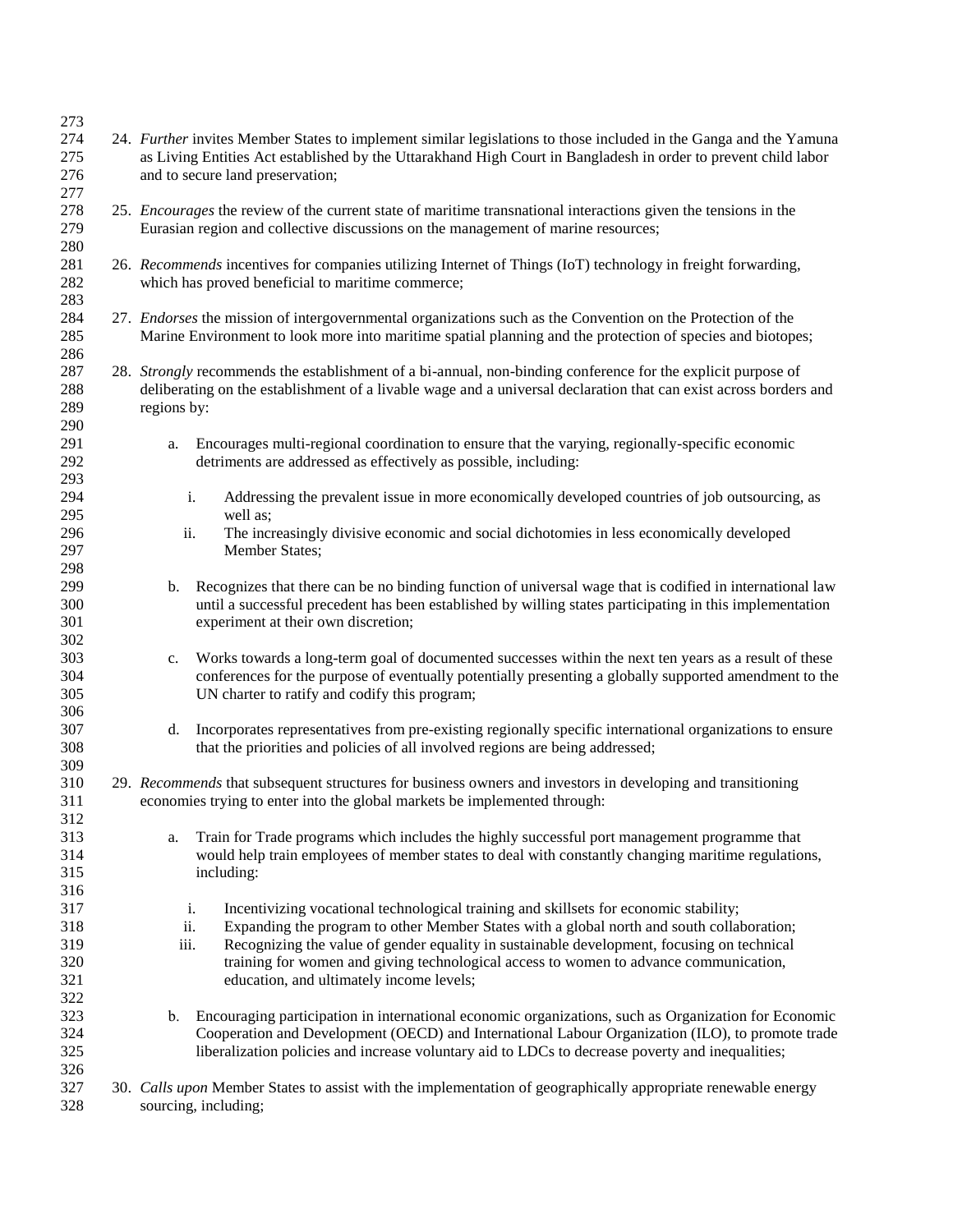| 329        |             |                                                                                                                                                |
|------------|-------------|------------------------------------------------------------------------------------------------------------------------------------------------|
| 330        | a.          | Advocating for greener industries to maintain sustainable growth;                                                                              |
| 331        |             |                                                                                                                                                |
| 332        | b.          | Providing technical assistance for creating the physical capacity for renewable energy production in                                           |
| 333        |             | developing Member States;                                                                                                                      |
| 334        |             |                                                                                                                                                |
| 335        | c.          | Offering education to developing states through a cultural exchange of technical experts;                                                      |
| 336        |             |                                                                                                                                                |
| 337        | d.          | Improving the energy efficiency by encouraging Member States to adopt a framework similar to the                                               |
| 338        |             | Green Growth and Climate Resilience Strategy;                                                                                                  |
| 339        |             |                                                                                                                                                |
| 340        | e.          | Stressing the importance of a "Green Mining Initiative" which would implement methods such as                                                  |
| 341        |             | reducing the waste of water, greenhouse gas emissions and mine tailings;                                                                       |
| 342        |             |                                                                                                                                                |
| 343        | f.          | Increasing investment and assistance to small and medium-sized enterprises (SMEs) in order to further                                          |
| 344        |             | sustainable development and fair trade by:                                                                                                     |
| 345        |             |                                                                                                                                                |
| 346        | i.          | Providing a platform for SMEs to better state their economic and social needs;                                                                 |
| 347        | ii.         | Coordinating with pre-existing initiatives, such as The Global Initiative on Decent Jobs for Youth,                                            |
| 348        |             | to ensure that SMEs provide beneficial working opportunities;                                                                                  |
| 349        |             |                                                                                                                                                |
| 350        | g.          | Encouraging Member States to implement General Assembly Resolution A/RES/71/221 to aid in the                                                  |
| 351        |             | creation of national small and medium businesses, creating quality of employment;                                                              |
| 352        |             |                                                                                                                                                |
| 353        |             | 31. Calls upon Member States to collaborate with the World Trade Organization, OECD, and other                                                 |
| 354        |             | intergovernmental organizations that works with the public and private sector to promote more inclusive trade                                  |
| 355        |             | liberalization policies for all Member States, as well as help small businesses in particular in those regions                                 |
| 356        | through:    |                                                                                                                                                |
| 357        |             |                                                                                                                                                |
| 358        | a.          | Idea sharing and partnerships between national governments, international organizations, trade and                                             |
| 359        |             | investment promotion agencies, and lastly, the public and private sectors in order to promote business,                                        |
| 360        |             | trade, cooperation, and sustainable economic practices;                                                                                        |
| 361        |             |                                                                                                                                                |
| 362        | b.          | Supports the reduction of tariffs on both the importing and exporting ends of global trade to allow a                                          |
| 363        |             | freer and fairer flow of trade amongst developed and developing nations, such as:                                                              |
| 364        |             |                                                                                                                                                |
| 365        |             | Following the Aid for Trade Initiative created by the WTO that emphasizes opportunities for<br>i.                                              |
| 366        |             | LDCs to benefit from global cooperation;                                                                                                       |
| 367        | ii.         | Promoting inclusivity between LDCs and highly developed nations;                                                                               |
| 368        |             |                                                                                                                                                |
| 369        | $c_{\cdot}$ | Encouraging subsidies in individual Member States to stimulate economies to close the unequal trade                                            |
| 370        |             | gap that globalization has created;                                                                                                            |
| 371        |             |                                                                                                                                                |
| 372<br>373 |             | 32. Calls upon Member States to increase collaboration between the Financial Stability Board (FSB) and IGOs that                               |
| 374        |             | work with the public and private sector to promote more inclusive trade liberalization policies for all Member                                 |
| 375        |             | States, as well as help small businesses in particular in those regions through:                                                               |
|            |             |                                                                                                                                                |
| 376<br>377 | a.          | Promoting idea-sharing and partnerships between national governments, international organizations,<br>trade and investment promotion agencies; |
| 378        |             |                                                                                                                                                |
| 379        | b.          | Encouraging the public and private sectors in order to promote business, trade, friendship, and                                                |
| 380        |             | sustainable economic practices;                                                                                                                |
| 381        |             |                                                                                                                                                |
| 382        |             | 33. Urges Member States to foster public-private partnerships and create favorable tax environments to foster                                  |
| 383        |             | foreign direct investment to eradicate socioeconomic inequality;                                                                               |
| 384        |             |                                                                                                                                                |
|            |             |                                                                                                                                                |